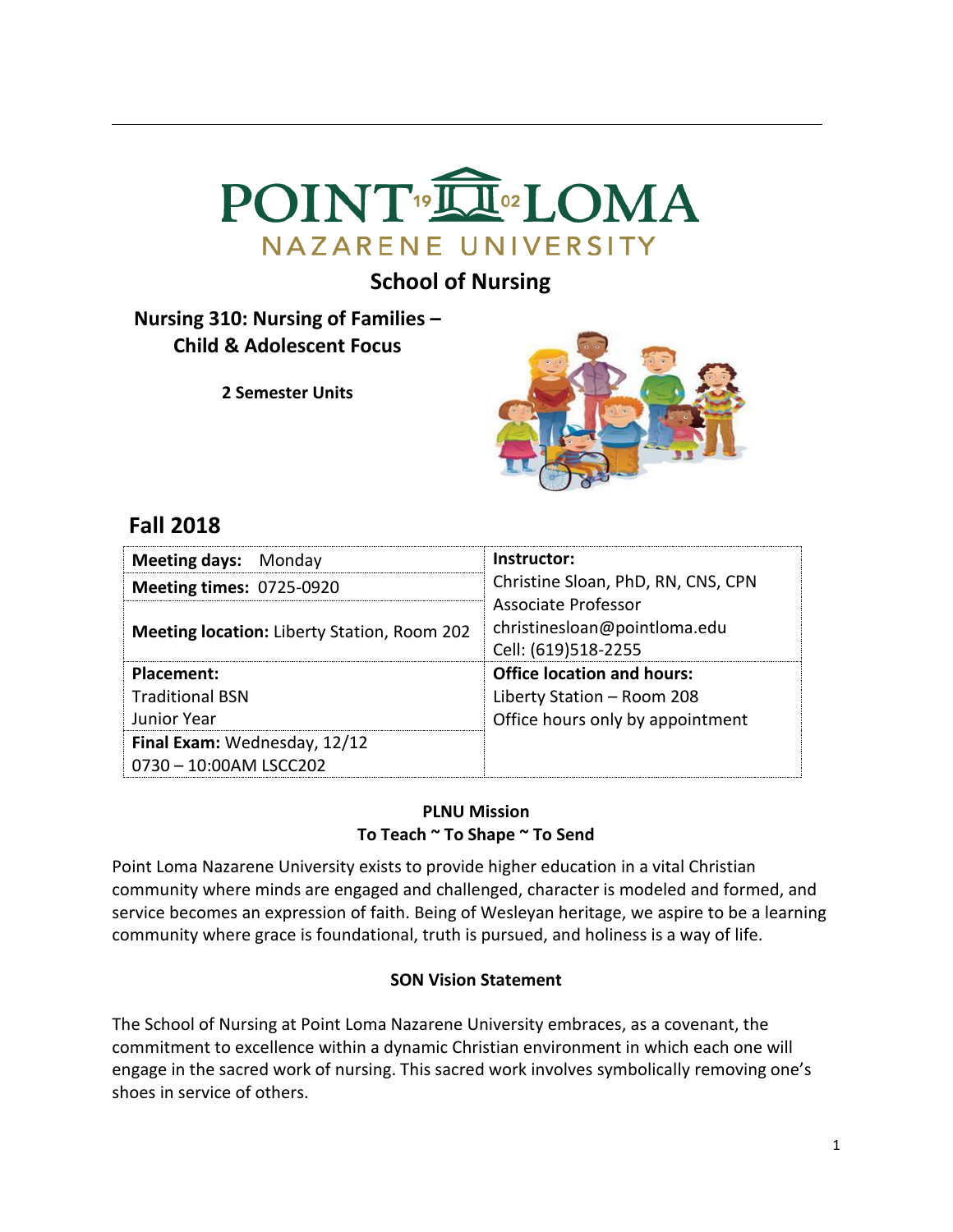*Take off your sandals for the place you are standing is holy ground. Exodus 3:5 NIV* 

### **SON Mission Statement**

The School of Nursing at Point Loma Nazarene University exists to support the university Wesleyan mission and to provide an interdisciplinary learning program of excellence. Graduates of the SON are distinctly identified by grace, truth and holiness, serving others after the example of Christ, as they are sent to fulfill their calling as professional nurses.

*So He got up from the meal, took off His outer clothing, and wrapped a towel around His waist. After that, He poured water into a basin and began to wash His disciple's feet, drying them with a towel that was wrapped around Him. John 13: 4-5 NIV* 

*Now that I, your Lord and Teacher, have washed your feet, you also should wash one another's feet. I have set you an example that you should do as I have done for you. John 13: 14-15 NIV* 

# Faculty reserves the right to make necessary schedule changes to this syllabus as the semester progresses.

Every attempt is made to minimize the inconvenience to the student in the event of a change to the syllabus. Students are notified of changes via Canvas announcement section, with accompanying email notification, in a timely manner.

# **COURSE DESCRIPTION**

This course focuses on nursing theory as it relates to families with children who have alterations in their health status.

Course Number: NSG310 Course Name: Nursing of Families: Child/Adolescent Focus

Pre-requisite: Successful completion (C or better) in FCS150 or equivalent Co-requisite: NSG311

Note: A minimum grade of "C" must be achieved in all co-requisite courses in order to progress in the program. A grade of "credit" must also be achieved in NSG311 in order to progress in the program.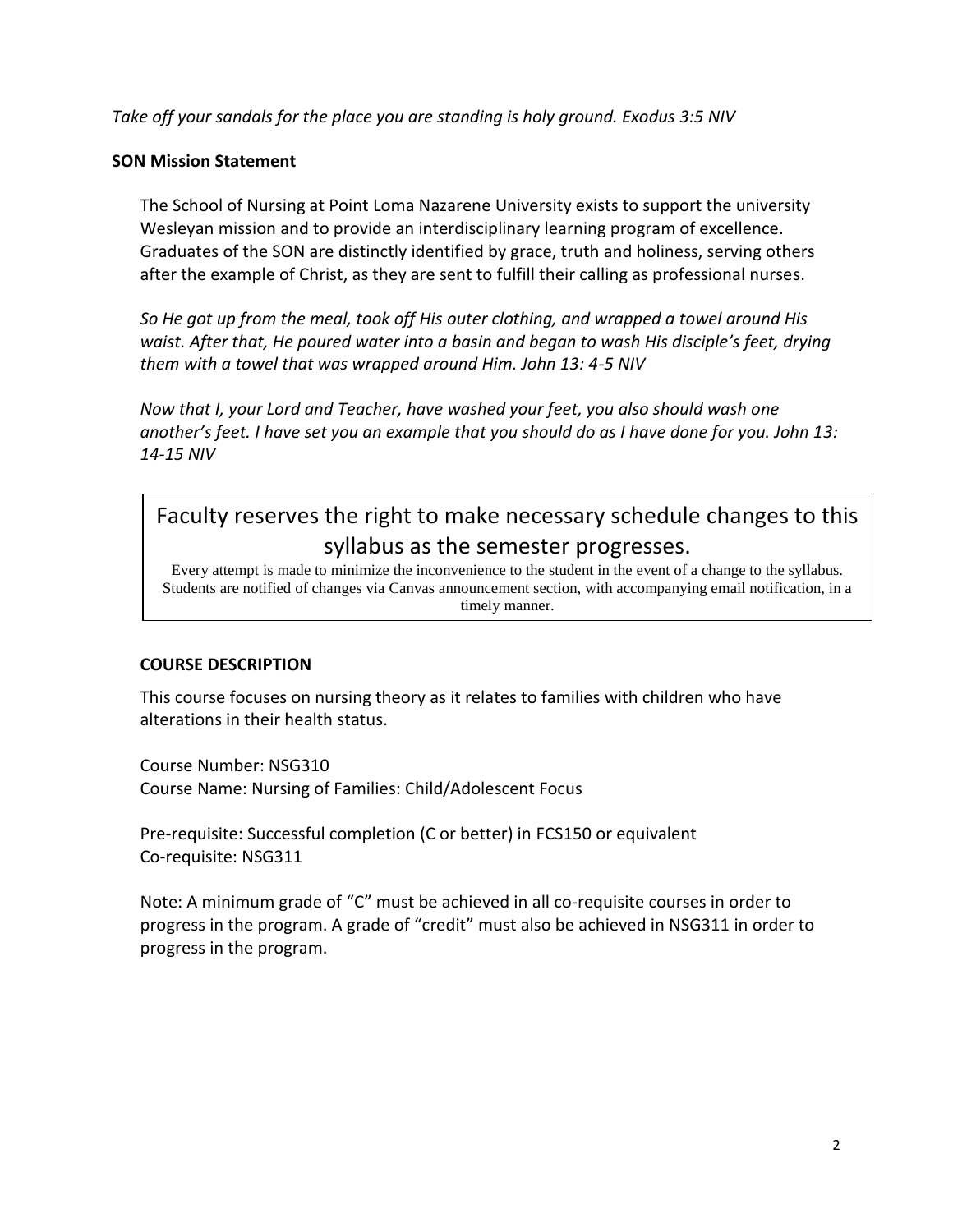# **PROGRAM VALUES & COURSE LEARNING OUTCOMES**

Upon completion of NSG310 the student will meet the following outcomes:

- Program Learning Outcomes (blue)
- Theory Course Learning Outcomes (apricot)
- 2008 American Association of Colleges of Nursing: The Essentials of Baccalaureate Education for Professional Nursing Practice (BSN Essentials)
- Public Health California Code of Regulations: Qualifications and Requirements (PHCCR)

| <b>School of Nursing</b>                                                                                                  | <b>NSG310 Nursing Care of Families: Child &amp;</b>                                   |  |  |  |  |  |  |  |
|---------------------------------------------------------------------------------------------------------------------------|---------------------------------------------------------------------------------------|--|--|--|--|--|--|--|
| <b>Program Values &amp; PLOs</b>                                                                                          | <b>Adolescent Focus CLO's</b>                                                         |  |  |  |  |  |  |  |
| I. INQUIRING Faithfully: Student will demonstrate knowledge, skill and behavior of the                                    |                                                                                       |  |  |  |  |  |  |  |
| evidence-based practice of nursing which integrates growth in reasoning, analysis,                                        |                                                                                       |  |  |  |  |  |  |  |
| decision-making and the application of theory with the goal of advocating for others                                      |                                                                                       |  |  |  |  |  |  |  |
| and/or self. This includes holistic nursing skills and the nursing process.                                               |                                                                                       |  |  |  |  |  |  |  |
| A. Initiate dialogue regarding current practice to improve healthcare                                                     |                                                                                       |  |  |  |  |  |  |  |
| BSN Essentials II, III, IV, VI, IX                                                                                        |                                                                                       |  |  |  |  |  |  |  |
| B. Demonstrate use of evidence-based practices as an advocate for self and others                                         |                                                                                       |  |  |  |  |  |  |  |
| BSN Essentials III, IV, VI, IX                                                                                            |                                                                                       |  |  |  |  |  |  |  |
| C. Promotes positive client outcomes using evidence-based data                                                            |                                                                                       |  |  |  |  |  |  |  |
| BSN Essentials II, III, IV, VI, IX                                                                                        |                                                                                       |  |  |  |  |  |  |  |
| D. Provide holistic care by considering all of the client needs (e.g. physical,                                           |                                                                                       |  |  |  |  |  |  |  |
|                                                                                                                           | psychosocial, spiritual, environmental) including family in a multicultural community |  |  |  |  |  |  |  |
| BSN Essentials I, III, IV, VI, VII, VIII, IX<br>E. Engage in self-care practices that facilitates optimal care of clients |                                                                                       |  |  |  |  |  |  |  |
| BSN Essentials I, V, VI, IX                                                                                               |                                                                                       |  |  |  |  |  |  |  |
| 1. Investigate evidence-based nursing care practices for both health promotion and the                                    |                                                                                       |  |  |  |  |  |  |  |
| management of acute and chronic illness in the pediatric population.                                                      |                                                                                       |  |  |  |  |  |  |  |
| PLO's I.B, I.C, III.B, III.C, IV.B, V.A                                                                                   |                                                                                       |  |  |  |  |  |  |  |
| PHCCR 1491-4: A-L                                                                                                         |                                                                                       |  |  |  |  |  |  |  |
| 2. Formulate holistic nursing actions focusing on the needs of the pediatric patient and                                  |                                                                                       |  |  |  |  |  |  |  |
| their family within the context of the community                                                                          |                                                                                       |  |  |  |  |  |  |  |
| PLO's I.D, II.A, III.A-D, IV.B, V.C                                                                                       |                                                                                       |  |  |  |  |  |  |  |
| PHCCR 1491-4: A-L                                                                                                         |                                                                                       |  |  |  |  |  |  |  |
| 3. Acknowledge own personal beliefs and experiences related to family-centered care.                                      |                                                                                       |  |  |  |  |  |  |  |
| PLO's I.E, III.D, IV.C                                                                                                    |                                                                                       |  |  |  |  |  |  |  |
| PHCCR 1491-4: A-L                                                                                                         |                                                                                       |  |  |  |  |  |  |  |
| II. CARING Faithfully: The student will embrace a calling to the ministry of                                              |                                                                                       |  |  |  |  |  |  |  |
| compassionate care for all people in response to God's grace, which aims to foster                                        |                                                                                       |  |  |  |  |  |  |  |
| optimal health and bring comfort in suffering and death.                                                                  |                                                                                       |  |  |  |  |  |  |  |
|                                                                                                                           | A. Demonstrate compassionate care to all people while mirroring Christ's love for all |  |  |  |  |  |  |  |
| BSN Essentials IV, VI, VII, IX                                                                                            |                                                                                       |  |  |  |  |  |  |  |
| B. Partner with the community to establish a trusting relationship                                                        |                                                                                       |  |  |  |  |  |  |  |

BSN Essentials II.VI, VII, IX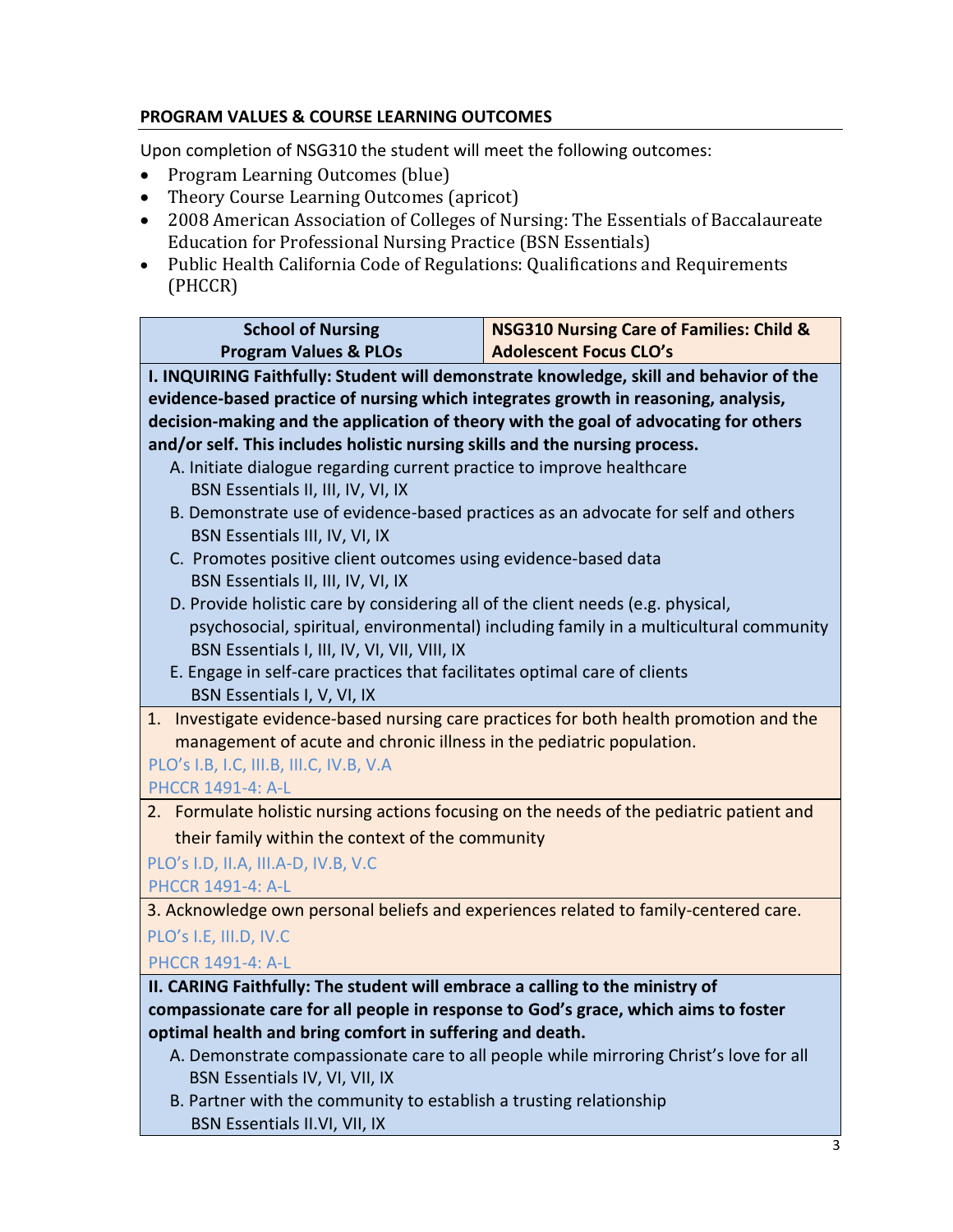C. Demonstrate ethics and values consistent with the practice of professional nursing BSN Essentials V, VI, VII, VIII, IX

1. Integrate multiple dimensions of patient centered care

PLO's II.A, III.A, III.D, III.E, IV.B, V.C

PHCCR 1491-4: A-L

**III. COMMUNICATING Faithfully: The student will actively engage in the dynamic interactive process that is intrapersonal and interpersonal with the goal of advocating for others and/or self. This includes effective, culturally appropriate communication conveys information, thoughts, actions and feelings through the use of verbal and nonverbal skills.**

- A. Engage in active listening to promote therapeutic relationships BSN Essentials II, III, IV, VI, VII, IX
- B. Demonstrate effective verbal and nonverbal communication skills to provide patient care

BSN Essentials II, III, IV, VI, VII, IX

 C. Dialogues with members of the healthcare team, including the patient to facilitate positive patient outcomes

BSN Essentials II, III, IV, VI, VII, IX

- D. Advocate for patients/families and self BSN Essentials V, VI, VII
- E. Implements patient care while revering the diversity of patients, families and Communities

BSN Essentials II, III, V, VI, VII, IX

1. Foster open communication among the healthcare team to improve patient health outcomes PLO's I.A, II.A, III.A-C

PHCCR 1491-4: A-L

2. Engage information technologies to provide effective patient care PLO's III.D

PHCCR 1491-4: A-L

3. Identifies the impact of culture, ethnicity and family dynamics on clinical decision making PLO's II.A, III.E

PHCCR 1491-4: A-L

**IV. FOLLOWING Faithfully: Defined as claiming the challenge from Florence Nightingale that nursing is a "divine imposed duty of ordinary work." The nursing student will integrate the ordinary work by complying with and adhering to regulatory and professional standards (e.g. ANA Code of Ethics, the California Board of Registered Nursing, Scope of Nursing Practice, SON Handbook). This includes taking responsibility, being accountable for all actions and treating others with respect and dignity.**

- A. Engage in a professional practice environment that promotes nursing excellence BSN Essentials I, III, IV, V, VI, VII, VIII, IX
- B. Provides patient care within the boundaries designated by regulatory agencies, professional practices and ethical standards of a Christian nurse BSN Essentials II, VI, VI, VII, VIII, IX
- C. Avail self of learning opportunities to initiate the life-long learning process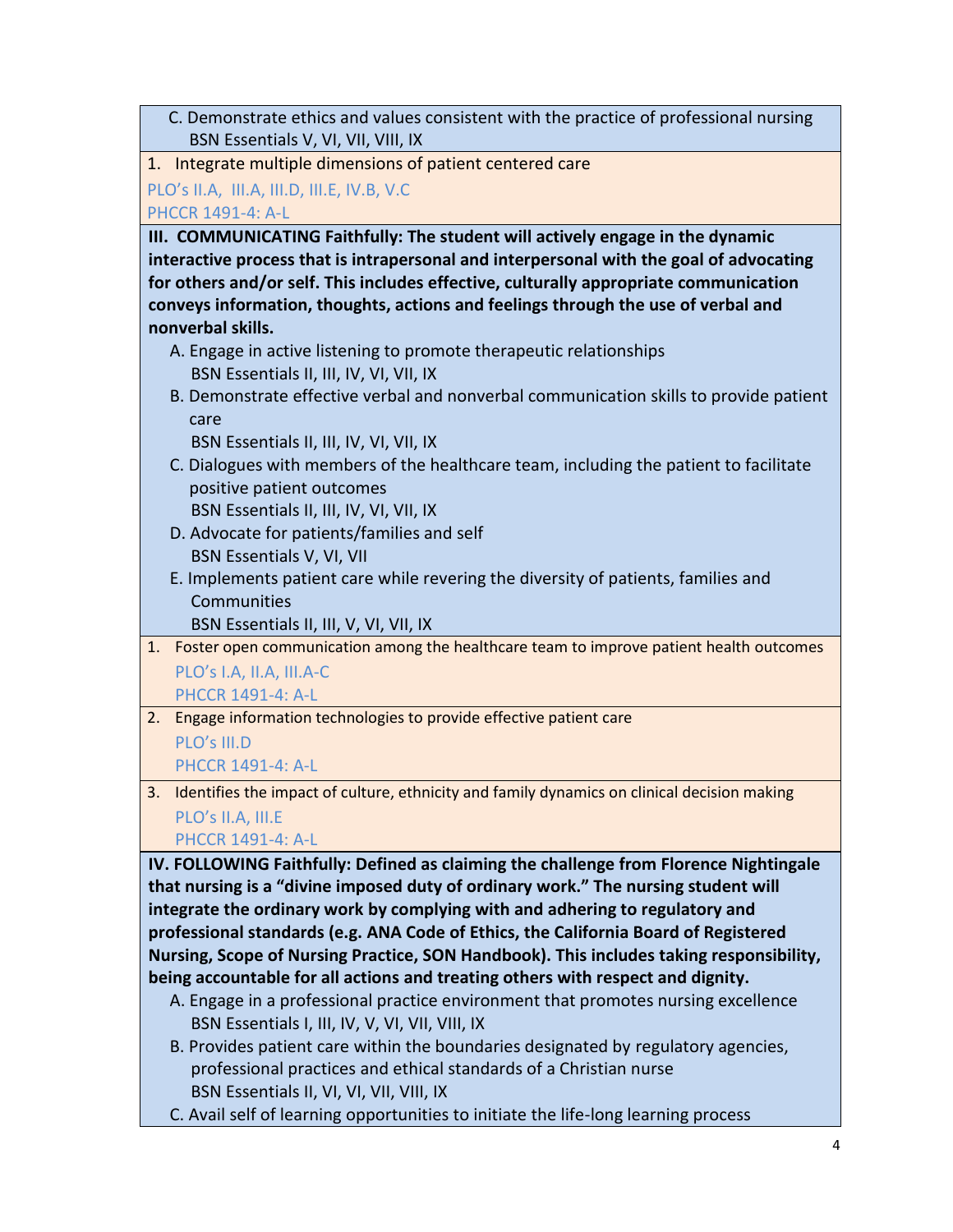BSN Essentials III, IV, V, VI, VII, VIII, IX

1. Applies professional standards of care according to ethical, legal and Christian principles PLO's II.3, IV.B

PHCCR 1491-4: A-L

**V. LEADING Faithfully: The student will incorporate a foundational relationship with Christ and others and embrace a willingness to serve others in the midst of life circumstances (e.g., illness, injustice, poverty). The student will role-model the need for "Sabbath Rest" as a means of personal renewal, and true care of the self, so that service to others is optimally achieved. The student will incorporate the characteristics of a servant leader including humility, courage, forgiveness, discernment.**

- A. Provide graceful service through compassionate response to others' needs BSN Essentials II, IV, VI, VII, VIII, IX
- B. Demonstrate the principles of a servant leader as a reflection of Christ's love BSN Essentials II, IV, V, VI, VII, VIII, IX
- C. Exhibits patient advocacy that reflects sensitivity to diversity in a holistic manner. BSN Essentials II, IV, V, VI, VII, VIII, IX

1. Analyze servant leadership concepts and skills for patient safety and high quality care

PLO's II.C,III.A,V.B PHCCR 1491-4: A-L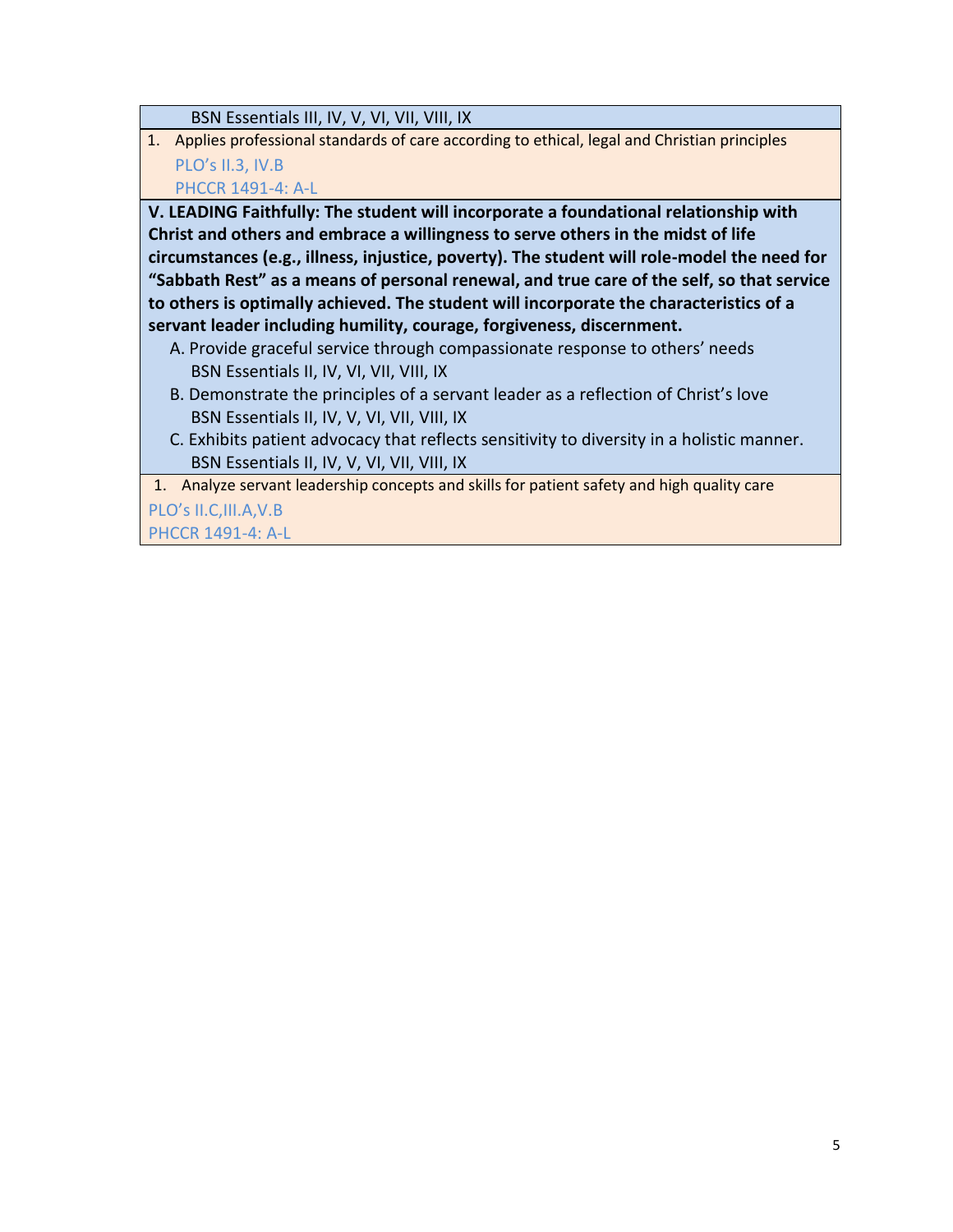## **COURSE CREDIT HOUR INFORMATION**

In the interest of providing sufficient time to accomplish the stated Course Learning Outcomes, this class meets the PLNU credit hour policy for a 2-unit class delivered over 15 weeks. Specific details about how the class meets the credit hour requirement can be provided upon request.

| <b>Date</b><br>$(Class: 0725 - 0920)$<br>All classes are Face to<br>Face | <b>Module</b>                                                                                          | <b>EXAM/Quiz?</b>  | <b>Preparation/Assignment</b><br>(see individual class<br>assignments by date)                       |  |
|--------------------------------------------------------------------------|--------------------------------------------------------------------------------------------------------|--------------------|------------------------------------------------------------------------------------------------------|--|
| Tuesday - August 30<br>(Following Mon Schedule)                          | Class 1<br>Introduction to<br>Pediatric & OB<br><b>Nursing</b>                                         | Nο                 | Look at Canvas for<br><b>Clinical Orientation</b><br>Assignments                                     |  |
| Thursday - August 30                                                     | <b>Clin Orientation:</b><br>Day 1 - Peds<br>(after OB)<br>$(1200 - 1600)$                              | No                 | Bring NSG310 & 311<br>$\bullet$<br>syllabi<br>Street clothes OK, no<br>$\bullet$<br>uniform required |  |
| <b>Monday, September 3</b>                                               | No Classes - Labor Day Holiday                                                                         |                    |                                                                                                      |  |
| Tuesday - September 3                                                    | <b>Clinical</b><br><b>Orientation:</b><br>Day 2 - Peds<br>$0700 - 1530$<br>Rady Children's<br>Hospital | <b>No</b>          | Bring both NSG310/311<br>syllabi, Dress in PLNU<br>uniform!                                          |  |
| Monday - September 10                                                    | Module 1: Day 1<br>Respiratory                                                                         | iRAT/tRAT#1        | See SLO's<br>Review course lecture<br>and other resources prior<br>to class!                         |  |
| Monday - September 17                                                    | Module 1: Day 2<br>Cardiac                                                                             | <b>No</b>          | See SLO's<br>Review course lecture<br>and other resources prior<br>to class!                         |  |
| Monday - September 24                                                    | Module 2: Day 1<br>GI                                                                                  | <b>iRAT/tRAT#2</b> | See SLO's<br>Review course lecture<br>and other resources prior<br>to class!                         |  |

## **COURSE CONTENT OUTLINE (TOPIC OUTLINE) – Course Calendar**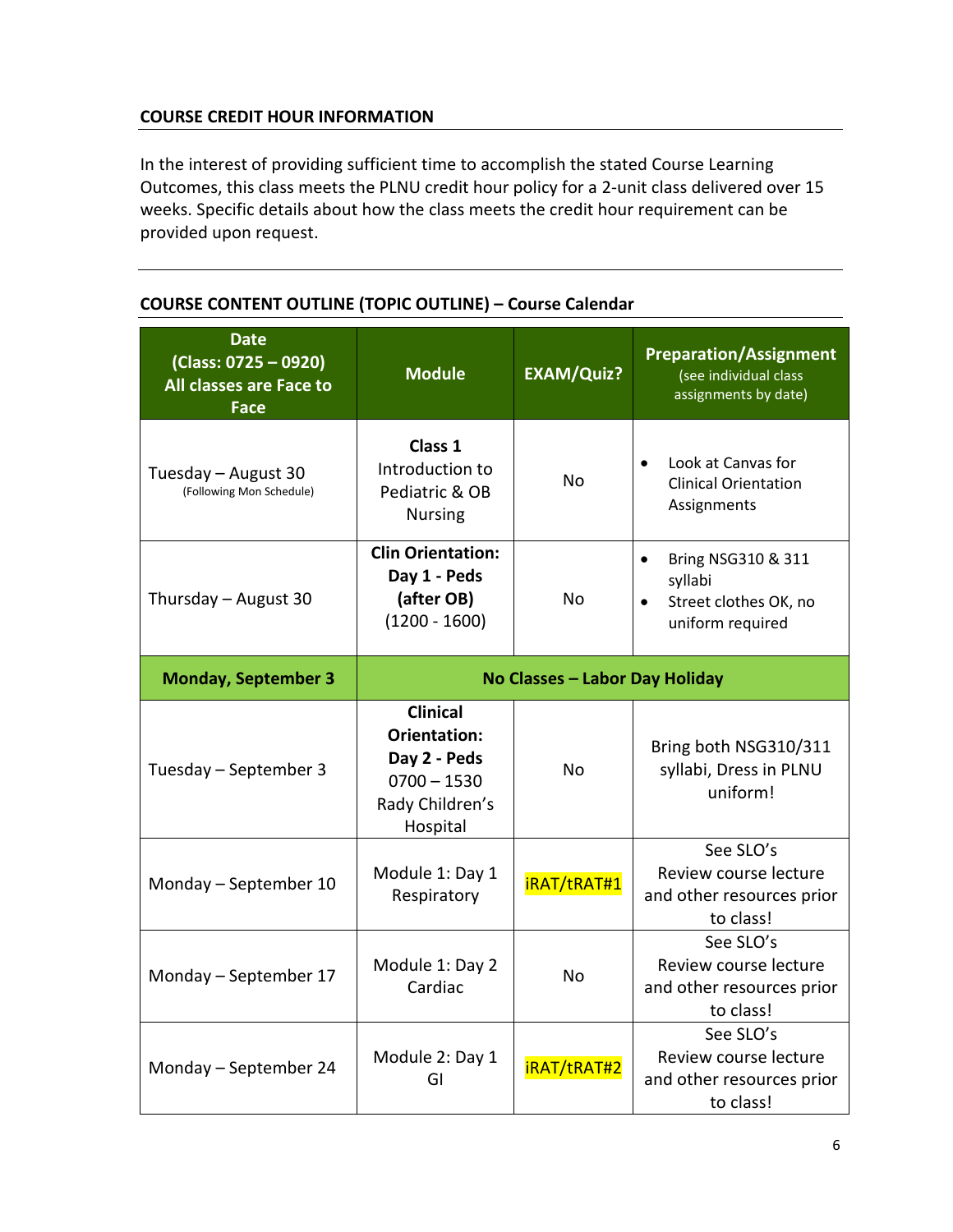| <b>Date</b><br>(Class: 0725 - 0920)                                             | <b>Module</b>                                                  | <b>EXAM/Quiz?</b>                     | <b>Preparation/Assignment</b><br>(see individual class<br>assignments by date)                                                                  |  |
|---------------------------------------------------------------------------------|----------------------------------------------------------------|---------------------------------------|-------------------------------------------------------------------------------------------------------------------------------------------------|--|
|                                                                                 | Module 2: Day 2                                                |                                       | See SLO's<br>Review course lecture                                                                                                              |  |
| Monday - October 1                                                              | GU                                                             | No                                    | and other resources prior                                                                                                                       |  |
|                                                                                 |                                                                |                                       | to class!                                                                                                                                       |  |
| Monday - October 8                                                              | <b>EXAM1</b>                                                   | <b>YES</b>                            | Review all in-class case<br>studies! This exam on<br>Modules 1 & 2 and<br>orientation concepts<br><b>Developmental</b><br><b>Assessment DUE</b> |  |
| Monday - October 15                                                             | Module 3: Day 1<br>Communicable<br>Disease*, Skin<br>Integrity | iRAT/tRAT#3<br>(only Comm<br>Disease) | See SLO's<br>Review course lecture<br>and other resources prior<br>to class!<br><b>Developmental Paper</b><br><b>Draft Due</b>                  |  |
| Monday - October 22                                                             | Module 4 : Day 1<br>Oncology                                   | iRAT/tRAT#4                           | See SLO's<br>Review course lecture<br>and other resources prior<br>to class!<br><b>Draft Returned</b>                                           |  |
| Monday - October 29                                                             | Module 4: Day 2<br>Hematology/<br>Dying Child                  | No                                    | See SLO's<br>Review course lecture<br>and other resources prior<br>to class!<br><b>Developmental Paper &amp;</b><br><b>Project due</b>          |  |
| Module 5: Day 1<br>Intracranial<br>Monday - November 5<br>Regulation<br>(Neuro) |                                                                | iRAT/tRAT#5                           | See SLO's<br>Review course lecture<br>and other resources prior<br>to class!                                                                    |  |
| Monday - November 12                                                            | <b>EXAM 2</b>                                                  | Yes!                                  | This Exam only on<br>Modules 3 & 4 Material                                                                                                     |  |
| Monday - November 19                                                            | Module 5: Day 2<br>Metabolism<br>(Endocrine)                   | No                                    | See SLO's<br>Review course lecture<br>and other resources prior<br>to class!                                                                    |  |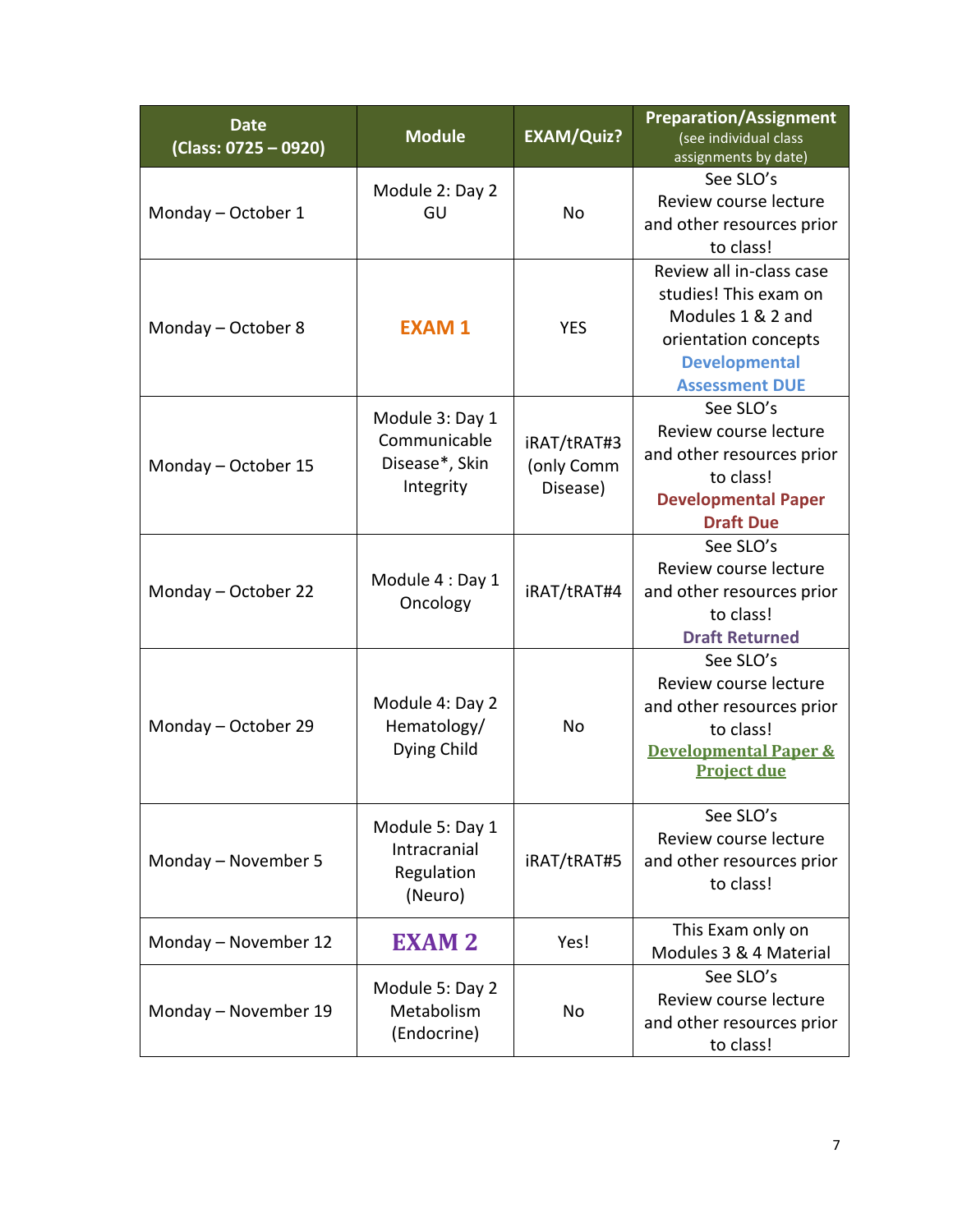| <b>Date</b><br>(Class: 0725 - 0920) | <b>Module</b>               | <b>EXAM/Quiz?</b> | <b>Preparation/Assignment</b><br>(see individual class<br>assignments by date) |
|-------------------------------------|-----------------------------|-------------------|--------------------------------------------------------------------------------|
| Monday - November 26                | Module 6: Day 1<br>Mobility |                   | See SLO's<br>Review course lecture<br>and other resources prior                |
|                                     |                             |                   | to class!                                                                      |
|                                     | Module 6: Day 2             |                   | See SLO's                                                                      |
| Monday - December 3                 | Immune System               | No.               | Review course lecture                                                          |
|                                     | <b>Disorders</b>            |                   | and other resources prior                                                      |
|                                     |                             |                   | to class!                                                                      |
|                                     |                             |                   | Note: This is same time as                                                     |
| Wednesday - December                | <b>EXAM 3</b>               | Yes               | our class (0730) and in                                                        |
| 12                                  |                             |                   | same room (LSCC 202)                                                           |
|                                     |                             |                   | but on WED!                                                                    |

# **Additional Theory Topics:**

These topics will be incorporated into the readings, video's, and case studies:

Family Dynamics Social/Cultural Parenting Styles Health Promotion Age Specific Issues Nutrition by age Basic Growth and Development Environmental and Community Issues **Obesity** Lead Poisoning Poverty Pediatric Emergencies

# **PLNU ACADEMIC HONESTY POLICY**

Students should demonstrate academic honesty by doing original work and by giving appropriate credit to the ideas of others. Academic dishonesty is the act of presenting information, ideas, and/or concepts as one's own when in reality they are the results of another person's creativity and effort. A faculty member who believes a situation involving academic dishonesty has beendetected may assign a failing grade for that assignment or examination, or, depending on the seriousness of the offense, for the course. Faculty should follow and students may appeal using the procedure in the university Catalog. See [Academic Policies](http://catalog.pointloma.edu/content.php?catoid=18&navoid=1278) for definitions of kinds of academic dishonesty and for further policy information.

# **PLNU ACADEMIC ACCOMMODATIONS POLICY**

If you have a diagnosed disability, please contact PLNU's Disability Resource Center (DRC) within the first two weeks of class to demonstrate need and to register for accommodation by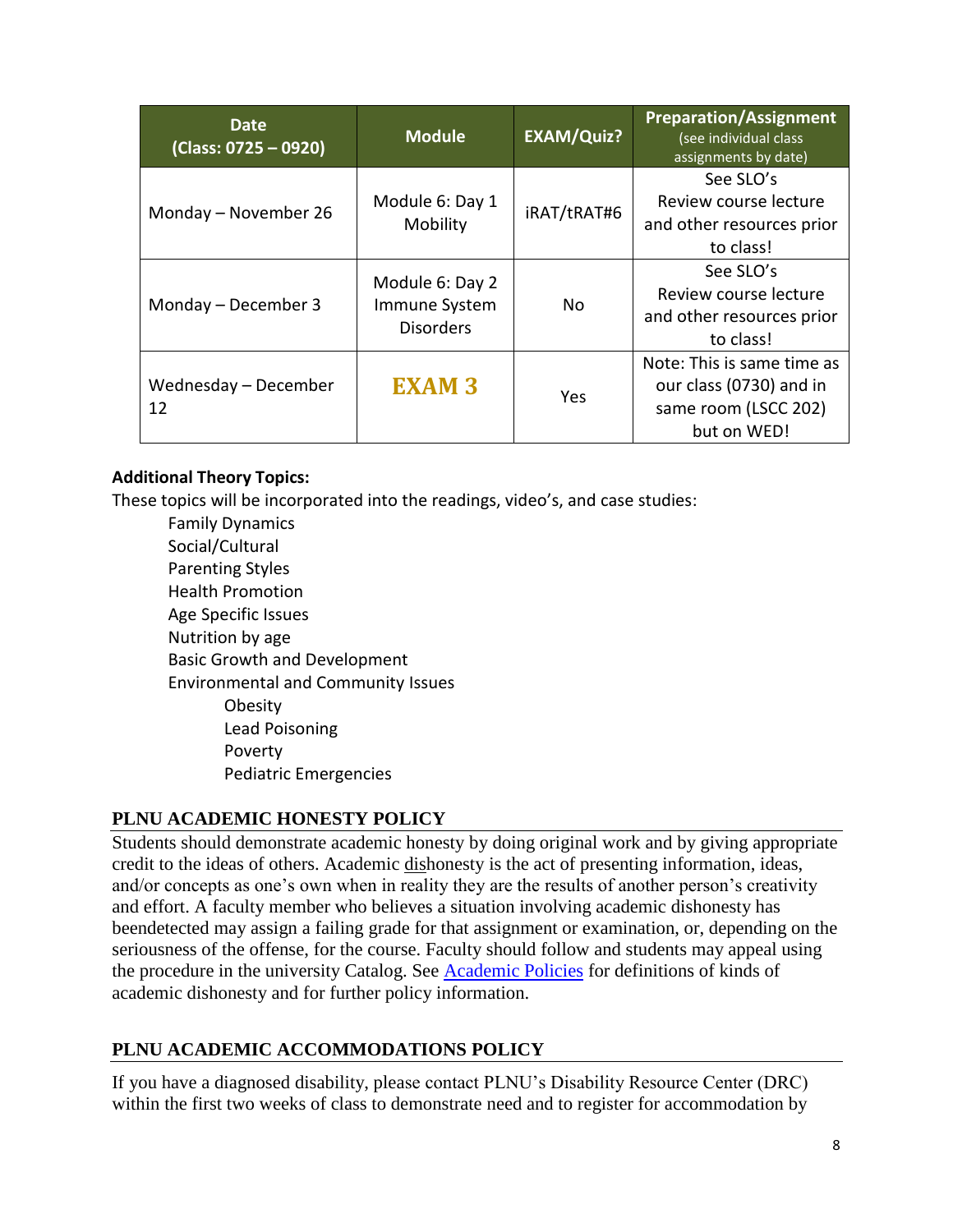phone at 619-849-2486 or by e-mail at **DRC@pointloma.edu.** See [Disability Resource Center](http://www.pointloma.edu/experience/offices/administrative-offices/academic-advising-office/disability-resource-center) for additional information.

# **STATE AUTHORIZATION**

State authorization is a formal determination by a state that Point Loma Nazarene University is approved to conduct activities regulated by that state. In certain states outside California, Point Loma Nazarene University is not authorized to enroll online (distance education) students. If a student moves to another state after admission to the program and/or enrollment in an online course, continuation within the program and/or course will depend on whether Point Loma Nazarene University is authorized to offer distance education courses in that state. It is the student's responsibility to notify the institution of any change in his or her physical location. Refer to the map using the below link to view which states allow online (distance education) outside of California.

<https://www.pointloma.edu/offices/office-institutional-effectiveness-research/disclosures>

### **SCHOOL OF NURSING**

## **PROFESSIONAL STANDARDS**

Students are required to adhere to professional standards while students at PLNU. The nursing department had developed these standards to provide clarification of expected professional behaviors.

- 1. Presenting yourself professionally in interactions with all persons
- 2. Behaving with honesty and ethics
- 3. Respectful communication techniques
- 4. Being proactive versus reactive
- 5. Accepting accountability for one's own actions
- 6. Being prepared and punctual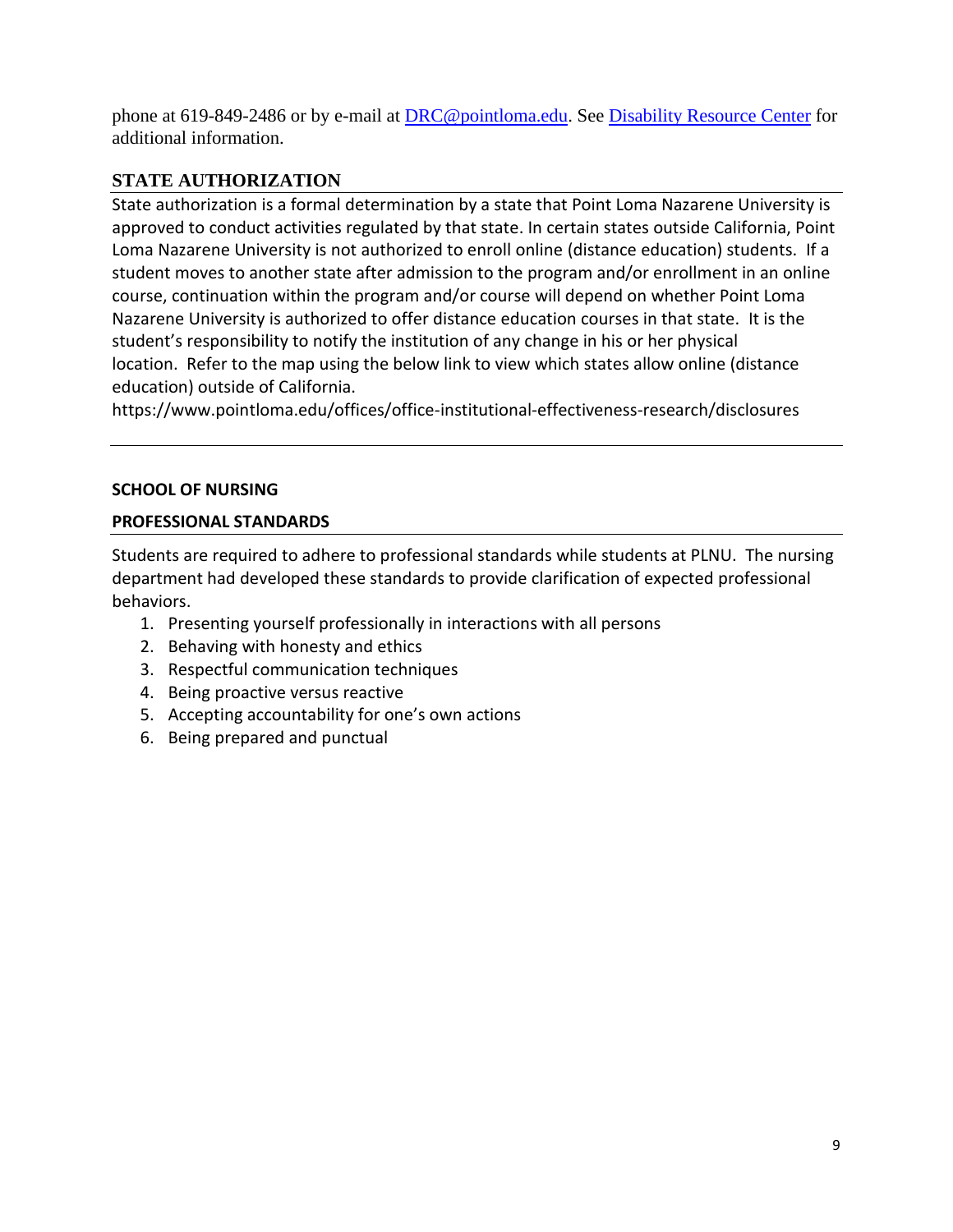### **Additional guidelines**

Social networking sites are a great way to connect with many others. These sites can be used to your disadvantage and all persons are advised to employ professional standards on these sites. A general rule would be if what you have posted does not enhance your professional image then it probably needs to be reviewed. Absolutely NEVER post anything related to clinical experience as this is a direct HIPAA violation.

The use of Laptops, cell phones and other electronic devices is at the discretion of the course instructor. Generally, it is considered inappropriate to use any device for alternate uses not related to the class being taught. Cell phones should be kept on vibrate or silent during class times unless arrangements have previously been made.

Speaking negatively, relating stories or presenting a biased viewpoint about any class, instructor or other student that is not supportive of the individual involved and can be perceived as incivility. Disagreements are a part of life- but should be worked through in a private manner. Questioning the integrity of a persons' character is disrespectful. Each person is responsible and accountable for their words and actions.

Plagiarism or cheating in any class (nursing or non-nursing) will have consequences within the School of Nursing. Disciplinary action will be at the discretion of the instructor, the guidance of the Associate Dean of BSN Program and/or Dean of the School of Nursing and may include assignment/class failure and possible dismissal from the program.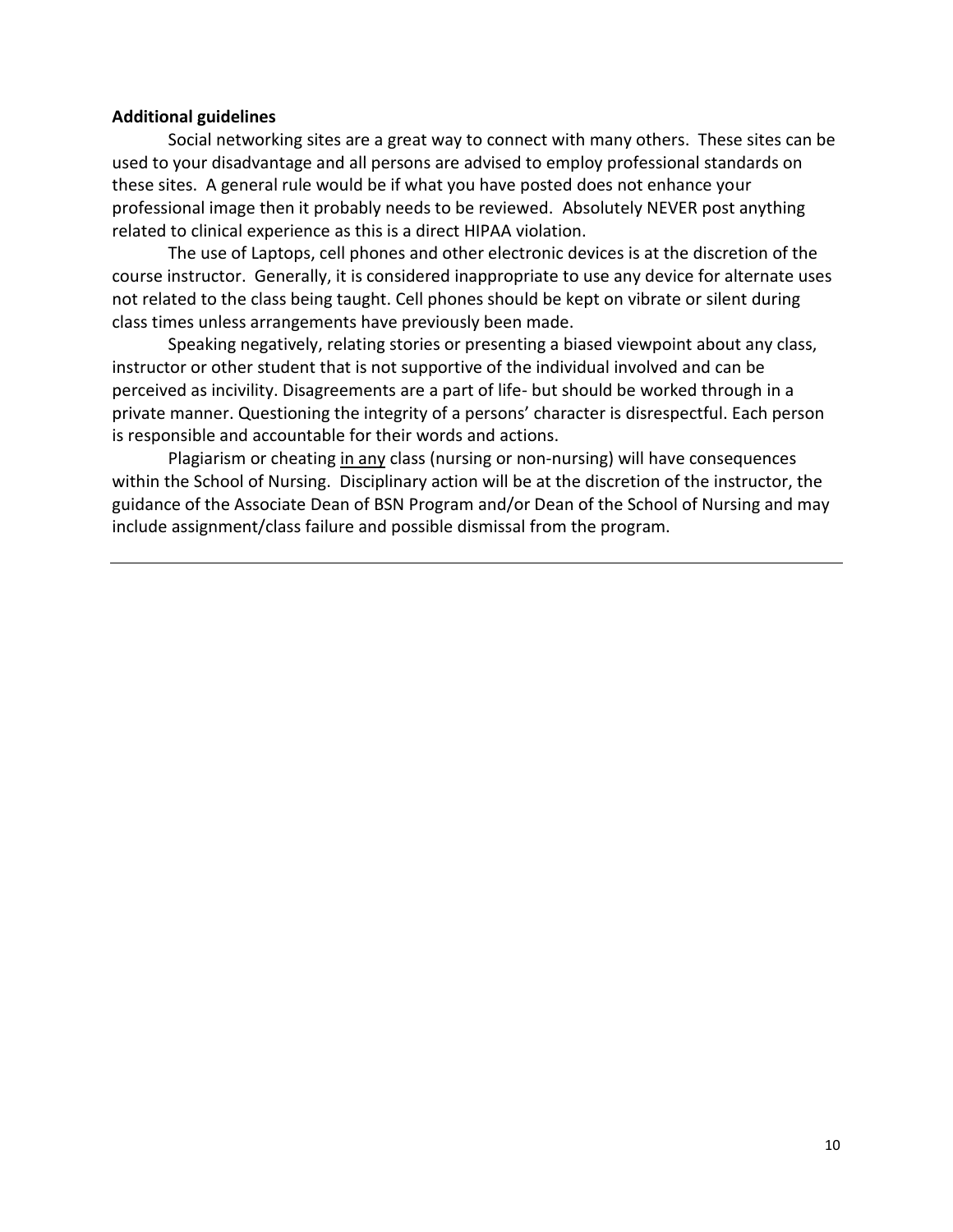### **GRADING POLICIES**

• **Grading Scale** to be used for all exams and final course grades:

93-100% = A  $90 - 92\% = A$  $87 - 89\% = B+$  $84 - 86\% = B$  $81 - 83\% = B$  $78 - 80\% = C +$ 75 – 77% = C Must have minimum of 75% to progress in the program  $73 - 74\% = C$  $71 - 72\% = D+$  $68 - 70\% = D$ Below  $68\% = F$ 

- All assigned course work must be completed to receive a final course grade and progress in the program
- All assignments are to be submitted as specified by faculty, including assignments posted in *Canvas* or completed in practicum
- In order to receive a passing grade in the course, the student must achieve a cumulative average of 75% on tests and quizzes. Per School of Nursing policy, grades/points will not be rounded. For example: 80.5% does not round to 81% resulting in a grade of C+ instead of a B-. A grade of less than a "C" (Below 75%) prohibits the student from continuing in the nursing program until the course is repeated with a satisfactory grade  $of > C$ .
- A grade of at least a "C" in each nursing theory, prerequisite, and/or co requisite course is required in order to progress to the next course or level. The nursing theory and related clinical courses must be taken concurrently and the student must receive a passing grade of "Credit" in the clinical course in order to progress to the next course or level.
- Throughout the curriculum (whether pre-nursing or nursing) students may repeat one pre-requisite or nursing course. With the need for a second repeat of any pre-requisite or nursing course the student will be dismissed from the nursing program.

### **COURSE SPECIFIC POLICIES**

- Assignments and required documentation are due at the beginning of class on the date due. A full 10% will be deducted for each day (0-24 hours) late if not previously discussed with professor.
- Check your PLNU email frequently (daily). This is how I will communicate with you about class and clinical.
- Communicate regularly about your progress/concerns/anything inform me of problems or issues before things are due (when possible) – this makes it much easier to grant grace.
- Proactively communicate any absence with me or your clinical professor directly (via email, phone call or text) so that you honor the classroom and clinical community that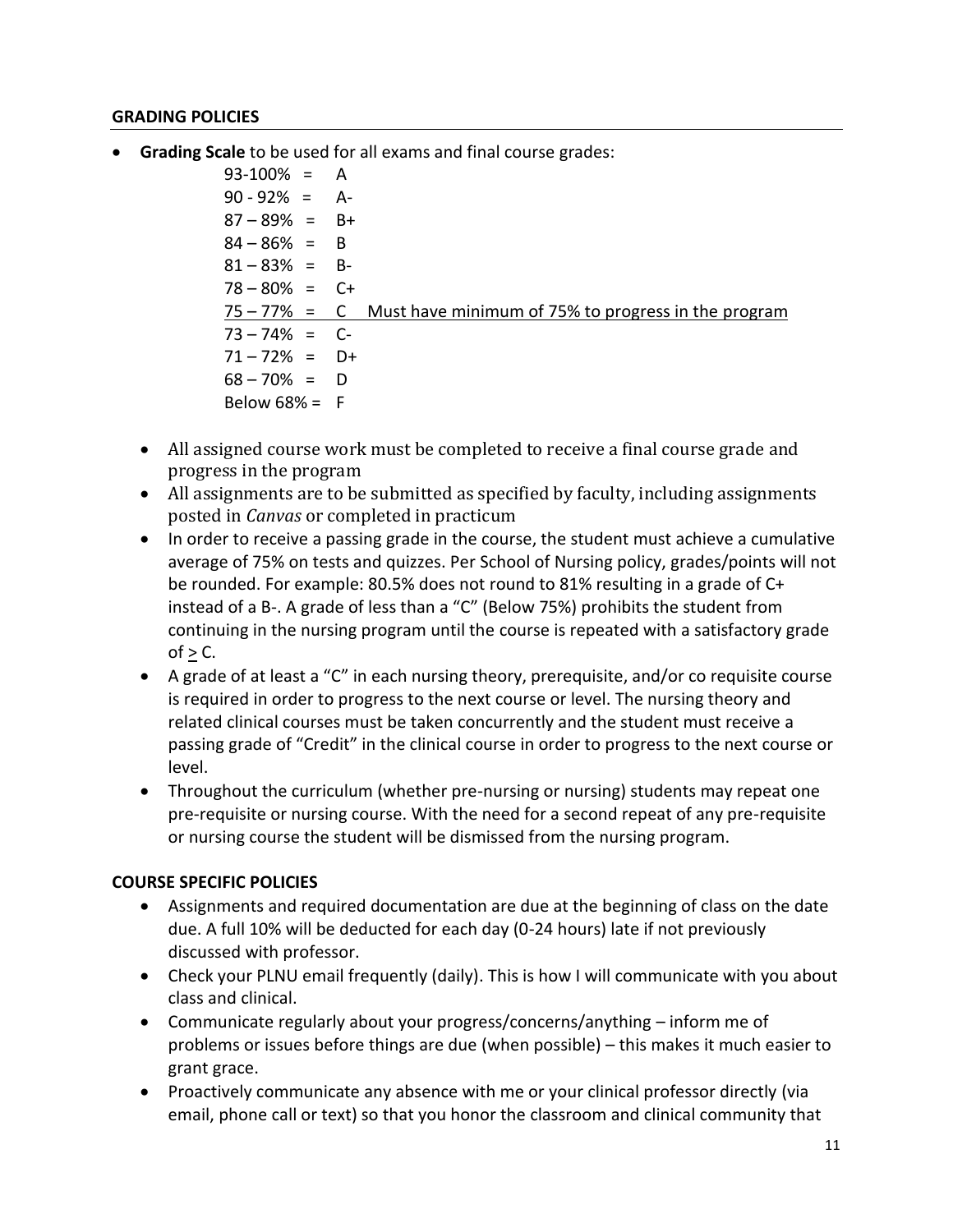we are striving to develop. Lack of communication about absences will result in a zero on any iRAT/tRAT without the ability to make up the quiz.

- Unless otherwise specified, ALL assignments for this course are to be submitted via Canvas for NSG310. Assignments that are expected to be submitted on Canvas that are emailed to the professor will not be accepted and will not be considered "turned- in".
- Students can only make up 1 missed iRAT/tRAT only if this has been discussed in advance with the professor. This involves writing a 3-page paper on the topic for the day. Speak to the professor about the requirements of this paper. This is due on Friday of the week class is missed (48 hours after class). No exceptions.

# **LEARNING STRATEGIES**

Elements of team-based learning (TBL), reading/viewing content, quizzes (individual and group), mini-lecture, discussion/discussion board, case studies, course-related online learning, exams (individual and group), games, audiovisual and one-on-one assistance as needed.

## **1. INCLASS STUDENT LEARNING ACTIVITIES**

Individual study for each unique module *should be focused on reviewing materials to meet the Student Learning Outcomes as well as understanding the glossary terms for each topic*. Unless you have unlimited time, **do not read all parts of the assigned reading**. Diseases in children are not that much different than they are in adults – so as you read – always review A&P (pediatric structures are different than adults – they are growing), pediatric differences in systems or response to treatment and assessment. These are foundational to your understanding of the topics you will discuss in class! Use the text to supplement your learning of topics that are unfamiliar or need more in-depth investigation. Other study materials provided:

- YouTube
- Podcasts
- Medscape/WebMD
- Netflix movies
- Modules by various state and private agencies
- Case studies/questions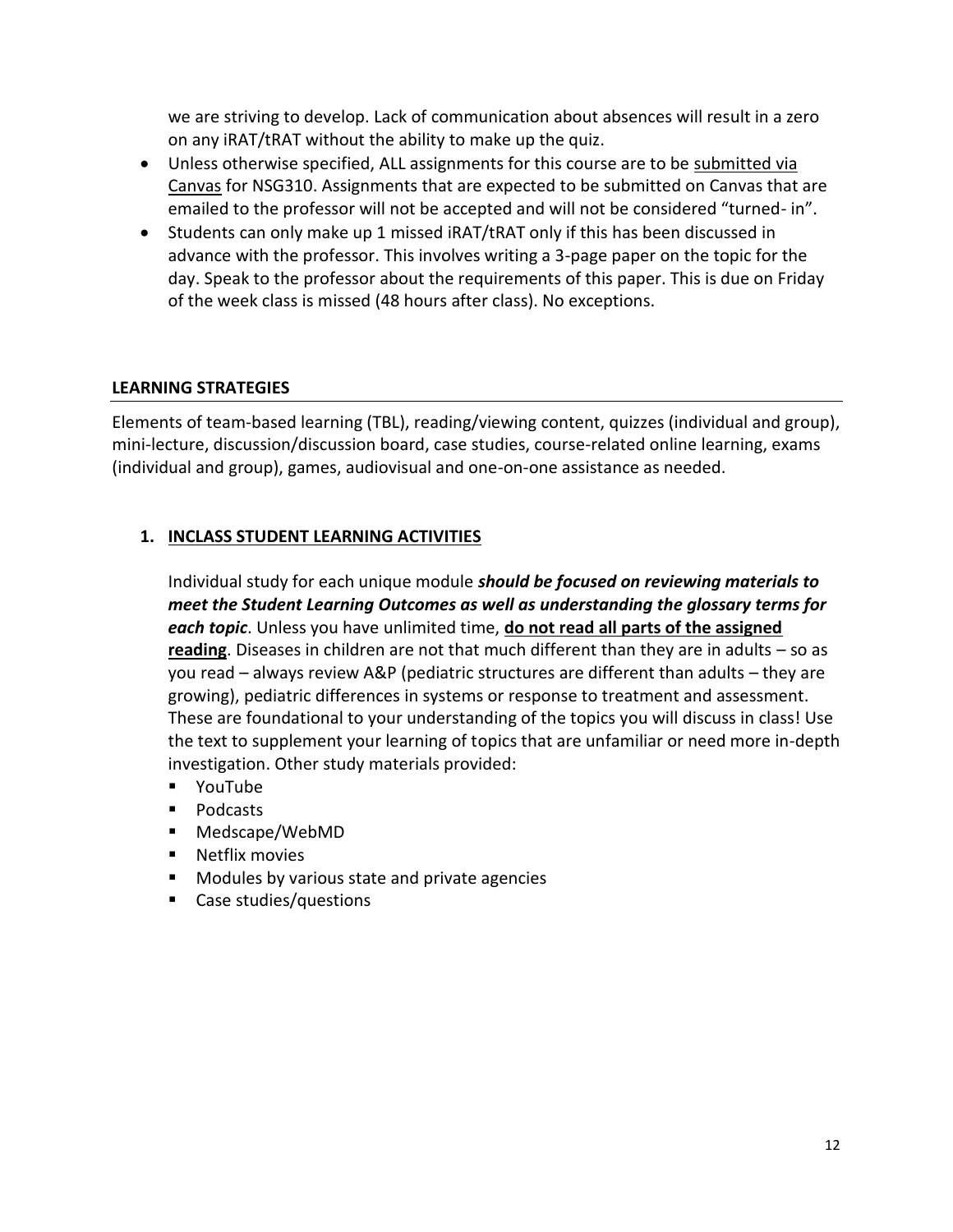#### **METHODS OF ASSESSMENT & EVALUATION**

|                       | <b>Quizzes</b>                                                                     | Number/Points                     | <b>Total</b> |
|-----------------------|------------------------------------------------------------------------------------|-----------------------------------|--------------|
|                       | <b>Individual Readiness Assessment Test</b><br>(iRAT)                              | $6@10$ points each                | 60           |
| <b>Testing Grades</b> | <b>Team Readiness Assessment Test</b><br>(tRAT)                                    | $6@20$ points each                | 120          |
|                       | <b>Pre-Clinical Medication Quiz</b>                                                | $1@20$ points                     | 20           |
|                       | 3 Exams (No Cumulative Final)                                                      | 3 @ 100 points each               | 300          |
|                       | <b>ATI Practice Exams &amp; Remediation</b>                                        | 40 points                         | 40           |
|                       | <b>OVERALL TESTING TOTAL</b>                                                       |                                   | 540          |
|                       | <b>Assignments (Most in clinical)</b>                                              |                                   |              |
|                       | Developmental Paper Prep:<br>1) Developmental Assessment<br>2) Peer-Reviewed Draft | 1 assessment @ 10<br>1 draft @ 25 | 35           |
| Non-Testing Grades    | Developmental Paper                                                                | $1@50$ points                     | 50           |
|                       | Developmental Teaching Project                                                     | $1@25$ points                     | 25           |
|                       | Oral Case Study                                                                    | $1@15$ points                     | 15           |
|                       | <b>NIP-IT Certificate Completion</b>                                               | $1@15$ points                     | 15           |
|                       | Graded Concept Map #3                                                              | $1@15$ points                     | 15           |
|                       | Updated Live Text - BSN Growth<br>Portfolio                                        | 15                                | 15           |
|                       | <b>OVERALL ASSIGNMENT TOTAL</b>                                                    |                                   | 170          |
|                       | <b>OVERALL COURSE</b>                                                              |                                   | 710          |

## **REQUIRED TEXTS & RECOMMENDED STUDY RESOURCES Required:**

American Psychological Association (2009). *Publication manual of the American Psychological Association* (6th ed.). Washington D.C. ISBN-13: 978-1-4338-0561- 5

Current School of Nursing Student Handbook. See SON Resource Page in Canvas for 2017-2018.

# **ASSESSMENT OF LEARNING OUTCOMES & STUDENT PORTFOLIO**

The School of Nursing (SON) uses LIVETEXT to conduct ongoing program assessment. All required courses in the SON use LIVETEXT to assess and grade the Signature Assignment(s). For this course, *the following documents(s) MUST BE submitted to LIVETEXT™ for assessment and grading:*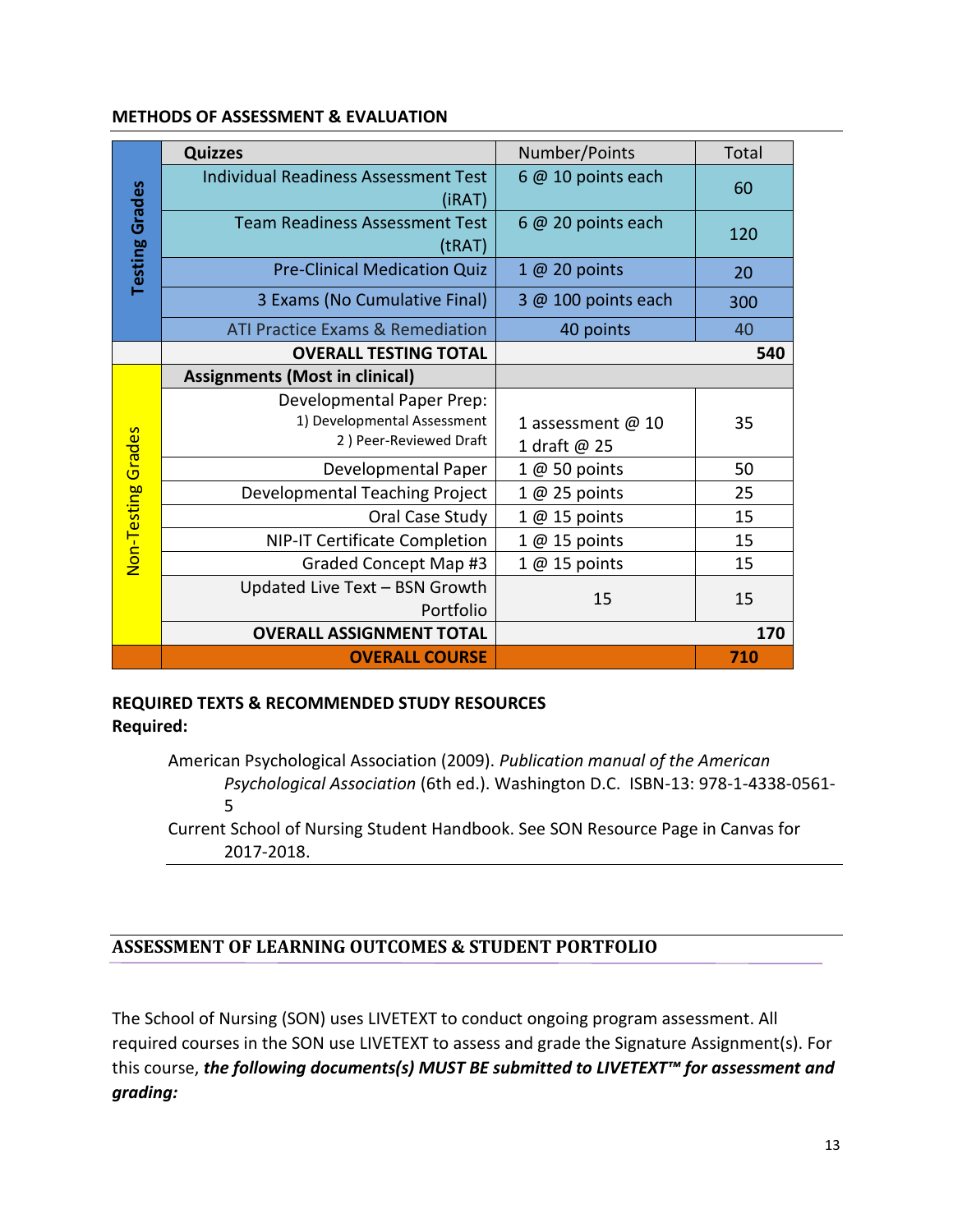• Signature Assignment(s): *(insert name of assignment(s) here)*

Prior to the conclusion of each course, the student is required to update their LIVETEXT Portfolio. The portfolio demonstrates achievement of required program outcomes and supports professional development. For this course, the following document(s) MUST BE attached to the student's Professional Portfolio in the "Body of Work" section in LIVETEXT in order to pass the course.

**Note:** *Simply submitting an assignment into LIVETEXT for assessment/grading is NOT sufficient. The documents listed below must be attached to the LIVETEXT Professional Portfolio in the designated course area in the "Body of Work:* 

- Signature Assignment(s): (insert name of assignment here)
- Leadership/Service Requirement (if required this semester)

The student may also create a separate section either within the "*Body of Work"* or within the general Professional Portfolio to document additional activities that contribute to their professional development (jobs, clubs, awards, volunteer experience, required leadership attendance, etc.). However, these items are not required.

**IMPORTANT:** Failure to update your LIVETEXT Professional Portfolio with the required signature assignments for the course will result in withholding of the final course grade and will affect progression in the program until the LIVETEXT Professional Portfolio is updated appropriately.

- Developmental Paper
- Developmental Project (or evidence of project + write-up)
- All Reflective Journals

Students are strongly encouraged to submit additional coursework into LiveText<sup>®</sup> to demonstrate personal and professional growth.

- Concept Map
- Oral Case Study

# **Assessment Technololgies Institute (ATI)**

# **What does ATI offer?**

- Assessment Technologies Institute (ATI) offers an assessment driven comprehensive review program designed to enhance student NCLEX® success.
- The comprehensive ATI review program offers multiple assessment and remediation activities. These include assessment indicators for academic success, critical thinking, and learning styles. Additionally, online tutorials, online practice tests, and proctored tests are provided and span major content areas in nursing. These ATI tools, in combination with the nursing program content, assist students to prepare effectively, helping to increase their confidence and familiarity with nursing content.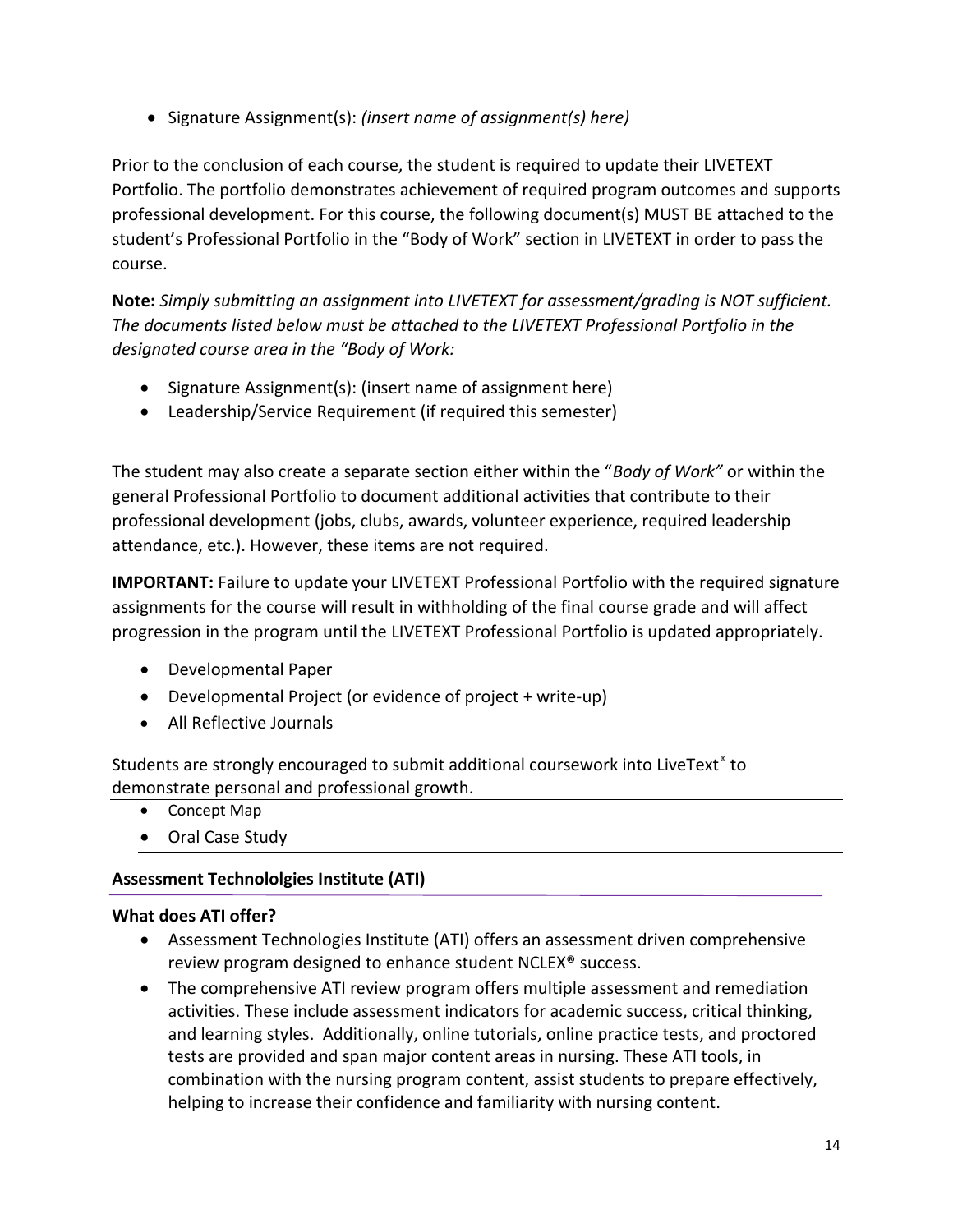• ATI Orientation resources such as the ATI Plan can be accessed from "My ATI" tab. It is highly recommended that you spend time navigating through these orientation materials.

### **Review Modules/eBooks:**

ATI provides Review Modules in eBook formats that include written and video materials in key content areas. Students are encouraged to use these modules to supplement course work and reading. Instructors may assign chapter reading either during a given course and/or as part of active learning/remediation following assessments.

## **Tutorials:**

ATI offers unique Tutorials designed to teach nursing students how to think like a nurse, how to take a nursing assessment, and how to make sound clinical decisions. **Nurse Logic** is an excellent way to learn the basics of how nurses think and make decisions. **Learning System**  offers practice tests in specific nursing content areas that allow students to apply the valuable learning tools from Nurse Logic. Features such as a Hint Button, a Talking Glossary, and a Critical Thinking Guide embedded throughout the Learning System tests to help students gain an understanding of the content.

## **Assessments:**

There are practice assessments available for students as well as standardized proctored assessments that may be scheduled during courses. These assessments will help the student to identify what they know as well as areas requiring remediation called Topics to Review.

### **Focused Reviews/Active Learning/Remediation:**

Active Learning/Remediation is a process of reviewing content in an area that was not learned or not fully understood (as determined on an ATI assessment). Remediation tools are intended to help the student review important information to be successful in courses and on the NCLEX®. The student's individual assessment report will contain a listing of the Topics to Review. It's highly recommended to remediate using the Focused Review after completion of any practice/proctored tests, which contains links to ATI eBooks, media clips, and active learning templates.

The instructor has online access to detailed information about the timing and duration of time spent in assessments, focused reviews, and tutorials by each student. Students can provide documentation that required ATI work was completed using the "My Transcript" feature under "My Results" of the ATI Student Home Page or by submitting written Remediation Templates as required.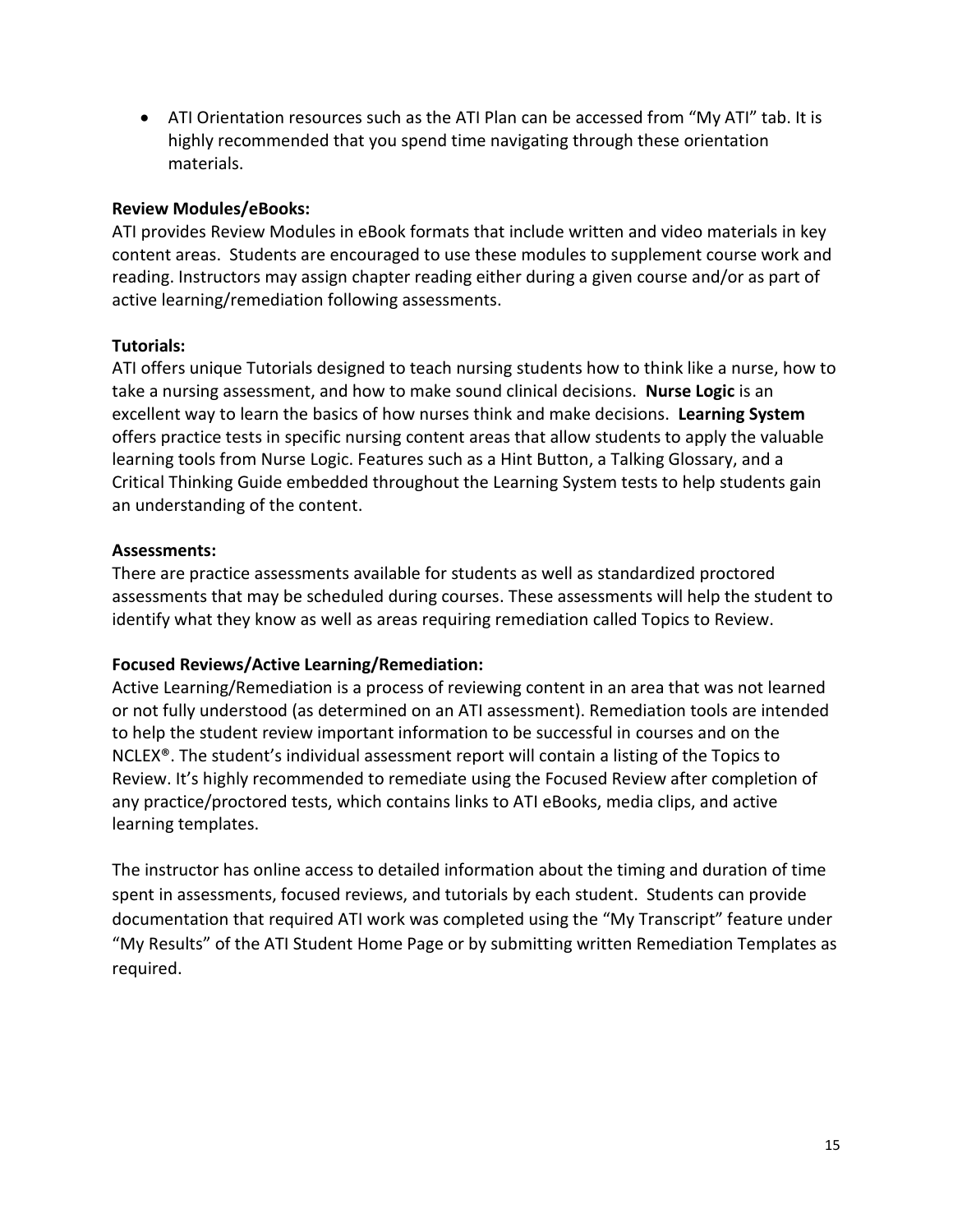# **Content Mastery Series | Grading Rubric**

| (Using a combination of the CMS practice and proctored assessments to |
|-----------------------------------------------------------------------|
| achieve $10\%$ of the test grade)                                     |

| <b>Practice Assessment</b>                                                                                                                              |                                                                                                                                                         |  |  |
|---------------------------------------------------------------------------------------------------------------------------------------------------------|---------------------------------------------------------------------------------------------------------------------------------------------------------|--|--|
|                                                                                                                                                         | 16 points (8 per practice test)                                                                                                                         |  |  |
| <b>4 Pts Complete Practice Assessment A</b><br><b>Remediation:</b><br>4 Pts • For each topic missed, complete<br>a handwritten active learning template | <b>4 Pts Complete Practice Assessment B</b><br><b>Remediation:</b><br>4 Pts • For each topic missed, complete a<br>handwritten active learning template |  |  |

|                                                                                                                                                                                                                |                           | <b>Standardized Proctored Assessment</b>                                                              |                                                                                                       |  |  |  |
|----------------------------------------------------------------------------------------------------------------------------------------------------------------------------------------------------------------|---------------------------|-------------------------------------------------------------------------------------------------------|-------------------------------------------------------------------------------------------------------|--|--|--|
| Level $2 = 12$ pts<br>Level $1 = 4$ pts<br>Below Level $1 = 0$ pts<br>Level $3 = 16$ pts                                                                                                                       |                           |                                                                                                       |                                                                                                       |  |  |  |
| Remediation = $8$ pts<br>Remediation = $8$ pts<br>For each topic missed,<br>For each topic missed,<br>complete a handwritten<br>complete a handwritten<br>active learning template<br>active learning template |                           | Remediation = $8$ pts<br>For each topic missed,<br>complete a handwritten<br>active learning template | Remediation = $8$ pts<br>For each topic missed,<br>complete a handwritten<br>active learning template |  |  |  |
| $40/40$ points<br>36/40 points                                                                                                                                                                                 |                           | 28/40 points                                                                                          | $24/40$ points*                                                                                       |  |  |  |
|                                                                                                                                                                                                                |                           | <b>Proctored Assessment Retake*</b>                                                                   |                                                                                                       |  |  |  |
| <b>No Retake Required</b>                                                                                                                                                                                      | <b>No Retake Required</b> | Retake *<br>Recommended<br>4 pts given if Level 2 achieved                                            | Retake *<br>Recommended<br>4 pts given if Level 2 achieved                                            |  |  |  |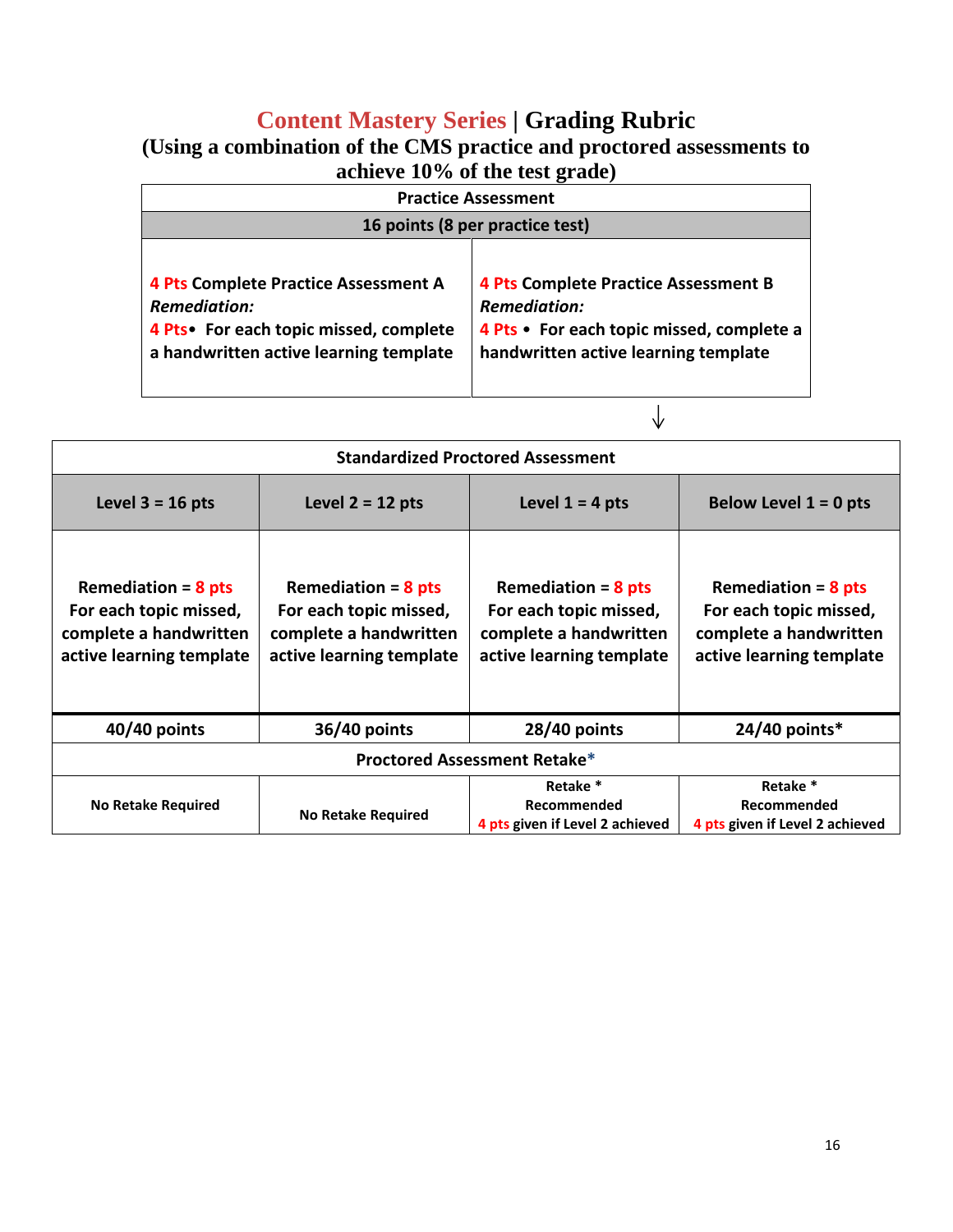# **LEADERSHIP REQUIREMENT**

This is fulfilled during the semester when the student takes NSG340 and is not required during this course.

## **REQUIRED LEARNING ACTIVITIES**

- 1. Medication Quiz (see NSG311 syllabus for guidelines)\*
- 2. Individual Readiness Assessment Tests (iRAT) x 5
- 3. Team Readiness Assessment Test (tRAT) x 5
- 4. Exams (3 total) NO Cumulative Final
- 5. Oral Case Presentation (completed during clinical post-conference)\*
- 6. Developmental Paper & Teaching Project\*
- 7. Graded Concept map (see syllabus for NSG311 for guidelines/rubric)\*
- 8. 2 Non-proctored and 1 Proctored ATI exams (see below)
- 9. ATI remediation including Focused Review and Active Learning Templates

## *\* completed on NSG311 clinical patients/scenario's but points granted in NSG310 grade*

### **Pre-Clinical Medication Quiz**

All students will be required to take and pass a medication quiz. The grade assigned for this quiz is based on the taker's first attempt.

### **Exam Format – Group Testing**

Students learn best with immediate feedback after a test or exam. Major exams will be given during the first hour of class (0735 – 0835) and will be 50 questions in length and consist of multiple choice, math and essay questions. Students will have a short break after completion of the exam and then return at an assigned time in their pre-assigned team to complete a single group exam. You will work in your teams to complete the exam in a short amount of time (usually 20 minutes). Each team will complete a single exam, once exams are turned in answers to the exam will be reviewed. The entire class period (including the break) is considered part of the testing process, therefore cell phones, notes, and backpacks will need to stay untouched during the entire class time in order to protect the integrity of the test.

*The overall exam score is calculated as follows:*

Your (individual score x .85) + (group exam score x .15) = combined score (total number of points on the exam).

If you happen to perform better than your group and your individual exam score is greater than your combined score, the higher score will be awarded as your grade. Students requiring academic accommodations who cannot make it back in time for the group exam will be given the same group test points as their team. Students who miss the scheduled exam due to an excused absence will also be granted the same points as their team. Students who do not have an excused absence will forfeit the group score points.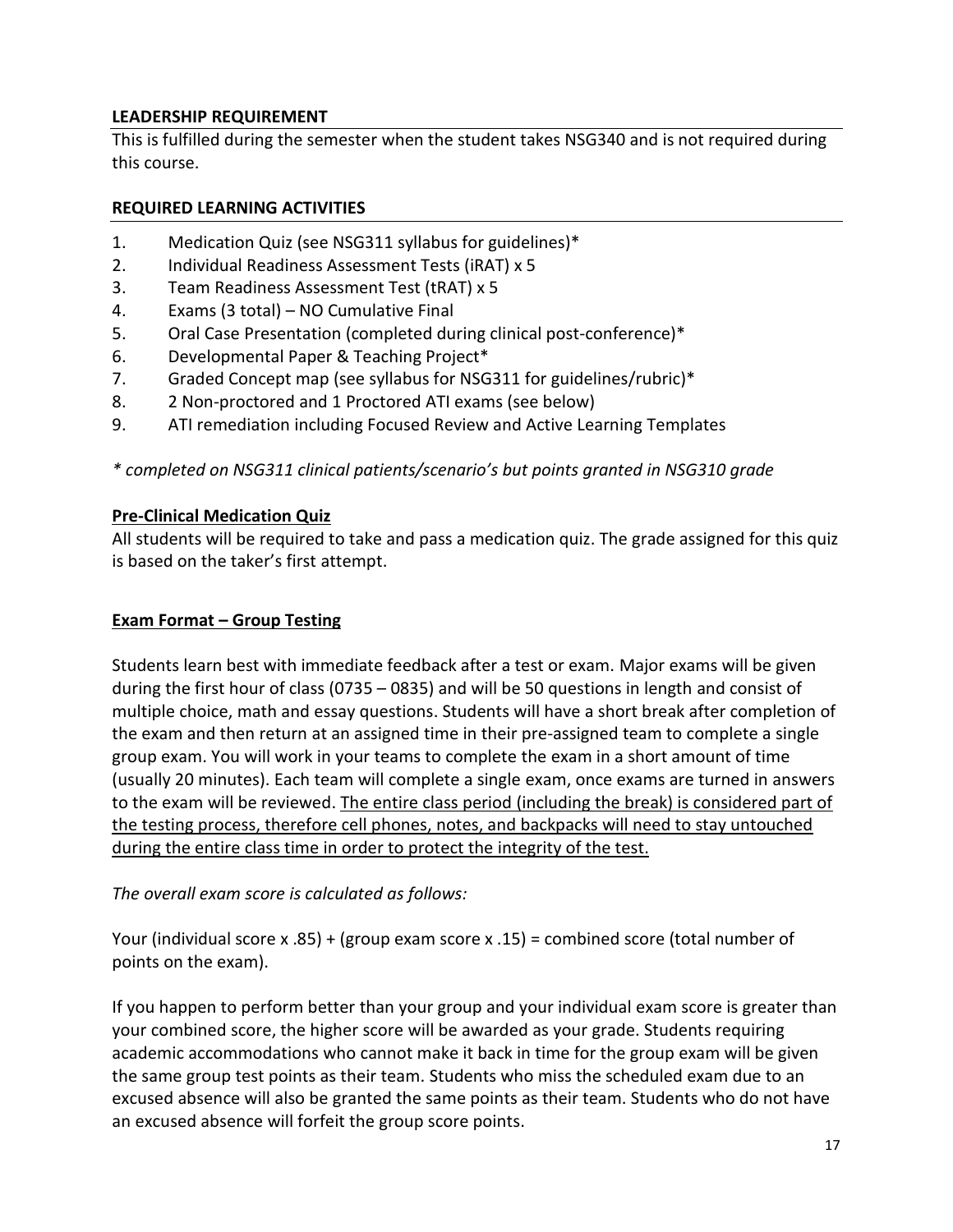### **Points Possible:** 15

# **DUE DATE**: Presented in clinical Post Conference. A sign-up sheet will be completed the first day of clinical orientation to sign up for a date of presentation.

## **COMPETENCIES:**

At the completion of this activity, the student will:

- 1. Demonstrate an ability to synthesize and integrate patient information with evidence-based practice to provide individualized nursing care for the child/adolescent within in the context of the family.
- 2. Evaluate the nursing process by obtaining assessment data, developing a nursing problem list with expected outcomes, developing and implementing nursing interventions, and evaluating client outcomes (care plan/concept map).
- 3. Access, appraise and apply relevant evidence-based practice nursing articles and community resources to the case discussed.
- 4. Make a professional presentation to peers regarding the content covered in this assignment that engages fellow students in learning the topic. This might be accomplished by using a handout, a pre/post quiz, a visual aid, game, etc.
- 5. Evaluate the effectiveness of your presentation.

# **GUIDELINES AND INSTRUCTIONS:**

- 1. **Select an interesting patient** you have cared for in the clinical setting. Do this early in the semester! The patient used for this oral case study must be different from the patient you use for your developmental paper.
- 2. **It is highly recommended that you complete one of your required concept maps on this patient** since the information needed for this assignment is also found in the care plan/concept map.
- 3. **Discuss your choice of patient with your clinical instructor**. This is to evaluate appropriateness of client and avoid duplication of presentations.
- 4. Identify and **address issues of growth and development**. If present, discuss abnormal or unexpected findings. Include ht, wt, head circumference, and growth percentiles.
- 5. Student attendee's should be given 3 key "take-away" points to remember about this case/diagnosis.
- 6. P**resentations should last only 20 minutes**. Time is important to the grade.
- 7. Evaluate the learning that occurred with your audience. How will you know they understood what you are talking about? This can be accomplished a number of different ways. Please talk to your clinical professor if you have questions!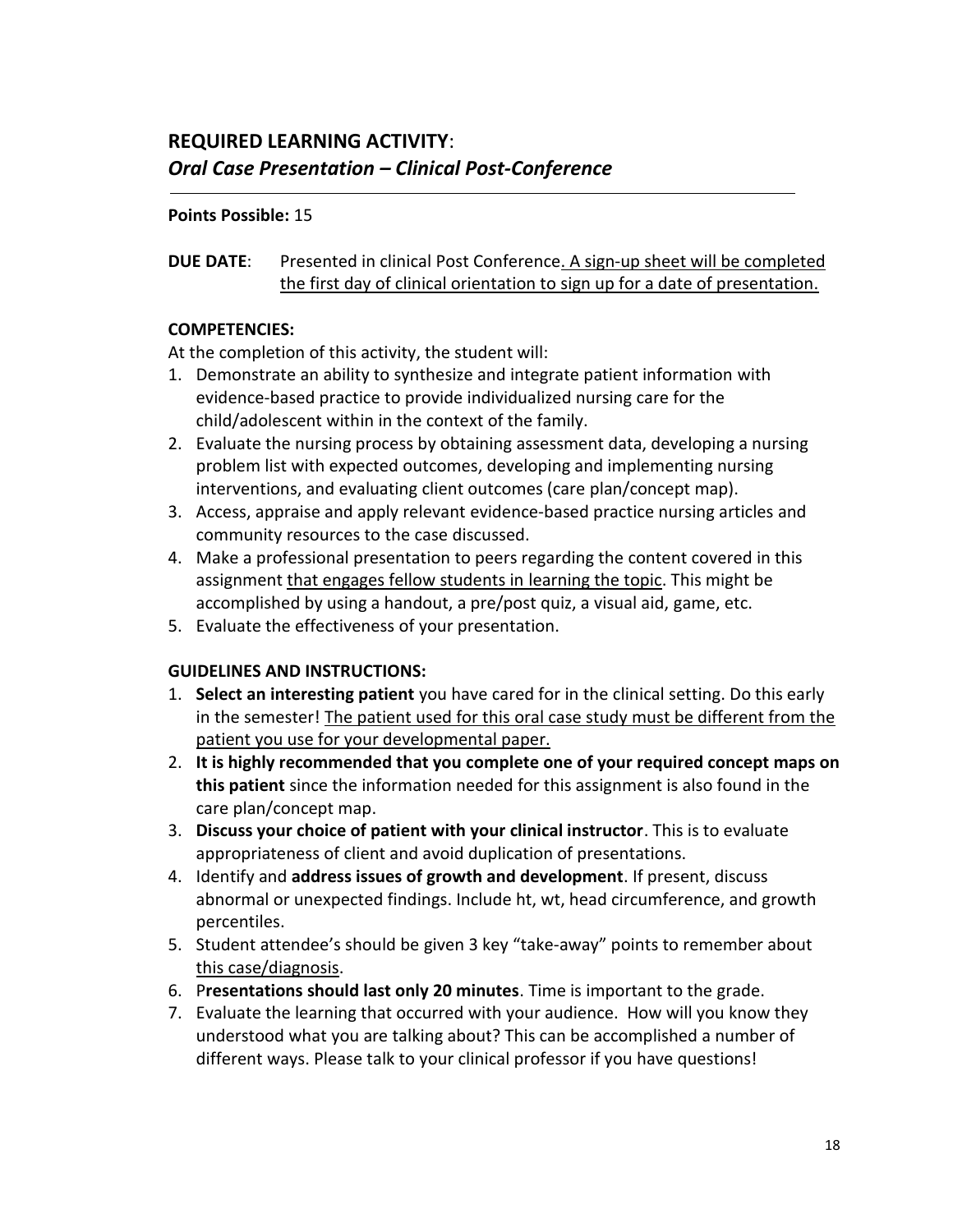# **Oral Case Study Presentation Grading Rubric**

| <b>Criteria</b>                            | <b>Initial</b><br>$(0-40%)$                                                                       | <b>Emerging</b><br>$(40-60%)$              | <b>Developed</b><br>$(60-80%)$               | <b>Highly Developed</b><br>$(90-100%)$                                                                                                                                                                                                                                                                                                                                                                                                                                                                                                                                                                                    | <b>Max</b><br><b>Points</b><br><b>Possible</b> | <b>Points</b><br><b>Given</b> |
|--------------------------------------------|---------------------------------------------------------------------------------------------------|--------------------------------------------|----------------------------------------------|---------------------------------------------------------------------------------------------------------------------------------------------------------------------------------------------------------------------------------------------------------------------------------------------------------------------------------------------------------------------------------------------------------------------------------------------------------------------------------------------------------------------------------------------------------------------------------------------------------------------------|------------------------------------------------|-------------------------------|
| Assessment<br><b>Data</b>                  | (.5) Contains 4 or<br>less of the key<br>elements<br>Missing all<br>$elements = 0$                | (1) Contains 5-6<br>of the key<br>elements | (1.5) Contains<br>7-8 of the key<br>elements | (2) Contains all of the following 9 KEY ELEMENTS:<br>Initials<br>$\bullet$<br>Age<br>$\bullet$<br>Diagnosis<br>$\bullet$<br>History (hx) - current & past medical hx -<br>$\bullet$<br>(including prenatal hx)<br>Prognosis - survival/cure<br>$\bullet$<br>Social hx,<br>$\bullet$<br>Family & cultural assessment<br>Summary of findings of labs and other tests -<br>implications & significance for the patient,<br>normal and abnormal<br>Medications - dosage, action, classification,<br>$\bullet$<br>nursing considerations, rationale for use in this<br>patient (if many, creating a handout is<br>recommended) | $\overline{2}$                                 |                               |
| <b>Review of</b><br><b>Disease Process</b> | (1) Contains 2 or<br>less of the key<br>elements<br>No<br>pathophysiology<br>$presented = 0$      | (2) Contains 3<br>of the key<br>elements   | (2.5) Contains 4<br>of the key<br>elements   | (3) Contains all of the following 5 KEY ELEMENTS:<br>• Pathophysiology of Main Problem or Disease<br>• Etiology of disease (if known)<br>• Incidence of disease/problem<br>• Complications<br>• Medical Treatment                                                                                                                                                                                                                                                                                                                                                                                                         | 3                                              |                               |
| Growth &<br><b>Development</b>             | (0) Contains 1 or<br>less of the key<br>elements<br>No Growth &<br>Development<br>Presented = $0$ | (1) Contains 2<br>of the key<br>elements   | (2) Contains 3<br>of the key<br>elements     | (3) Contains all of the following 4 KEY ELEMENTS:<br><b>Discusses Erikson Stage</b><br><b>Discusses Piaget Stage</b><br>Provides examples of behavior to justify<br>stage<br>Compares found stage to expected stage                                                                                                                                                                                                                                                                                                                                                                                                       | 3                                              |                               |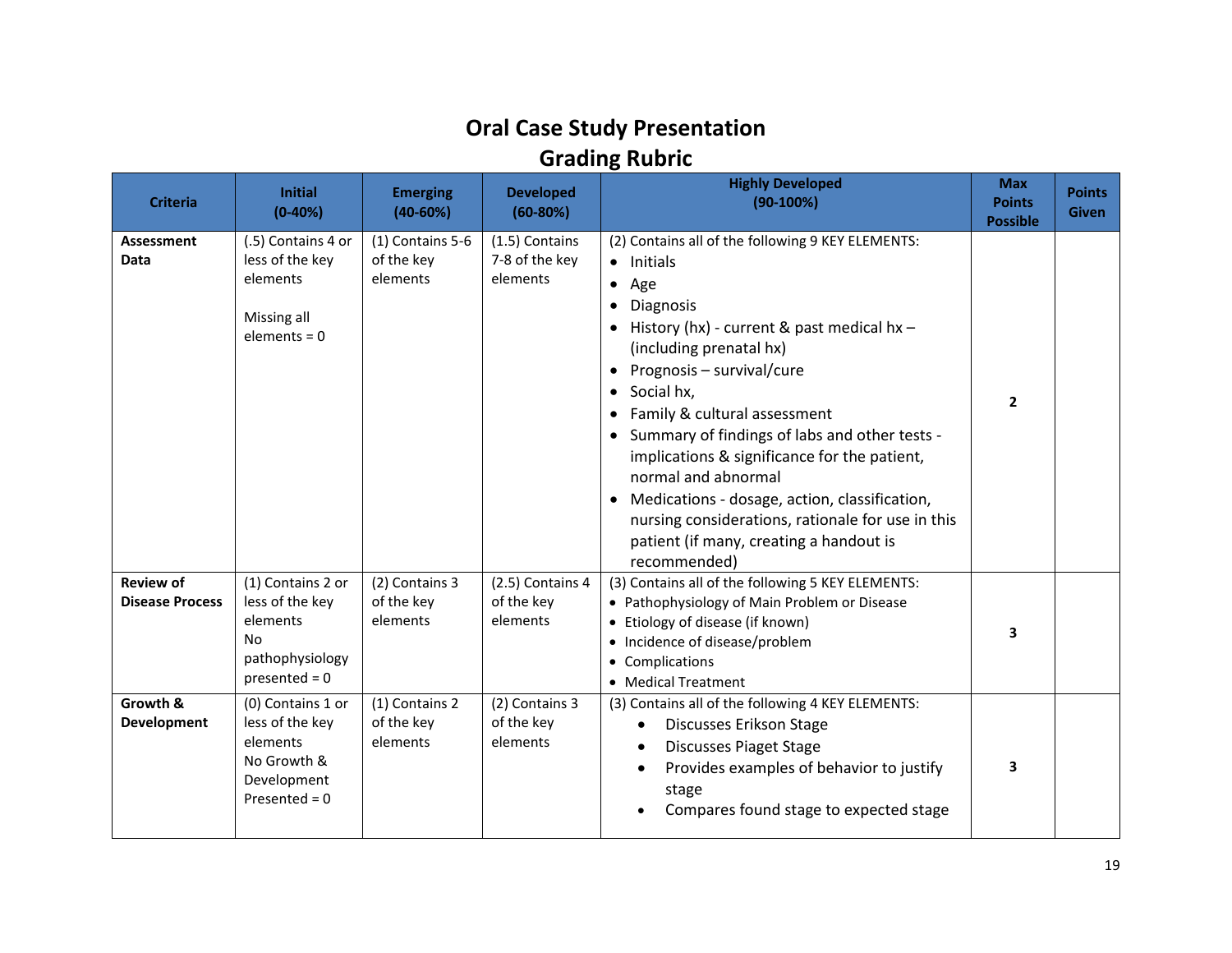| <b>Nursing</b><br><b>Process</b>     | (1) Contains 3 or<br>fewer of the key<br>elements<br>No Concept map<br>is presented $= 0$   | (1.5) Contains 4<br>of the key<br>elements            | (2) Contains 5<br>of the key<br>elements     | (3) Contains all of the following 6 KEY ELEMENTS:<br>• Creates a concept map to share with peers<br>that incorporates the nursing process with<br>pathophys<br>• Nursing diagnosis/Problem<br>• Measurable, realistic outcomes<br>• Interventions (at least 3 per dx)<br>• Evaluation - were outcomes met?<br>· Includes at least one evidence-based article or<br>clinical guideline in presentation!                                                              | $\overline{\mathbf{3}}$ |  |
|--------------------------------------|---------------------------------------------------------------------------------------------|-------------------------------------------------------|----------------------------------------------|---------------------------------------------------------------------------------------------------------------------------------------------------------------------------------------------------------------------------------------------------------------------------------------------------------------------------------------------------------------------------------------------------------------------------------------------------------------------|-------------------------|--|
| <b>Community</b><br><b>Resources</b> | (0) No resource<br>is presented.                                                            | (0) Contains<br>less than 2 of<br>the key<br>elements | (.5) Contains 2<br>of the key<br>elements    | (1) Contains all of the following 3 KEY ELEMENTS:<br>• Identify at least one community resource or<br>agency that would be helpful to the<br>patient/family with appropriate services to<br>help promote the health and wellbeing of the<br>child<br>• Resource is age/diagnosis appropriate<br>• Resource is relevant to this patient                                                                                                                              | 1                       |  |
| <b>Quality of</b><br>Presentation    | (1) Contains 3 or<br>fewer key<br>elements<br>(0) *No KEY take-<br>away points<br>presented | (2) Contains 4<br>of the key<br>elements              | (2.5) Contains<br>5-6 of the key<br>elements | (3) Contains all of the following 7 KEY ELEMENTS:<br>• Includes adherence to time limit (20 minutes),<br>• Speaks clearly<br>• Presentation organized and flows well<br>• Ability to engage fellow students in learning.<br>• Uses teaching aids to facilitate learning.<br>• *Emphasizes 3 key "take-away" points for<br>future practice with peers/instructor<br>• Provides 2 quality sources (other than text)<br>and provide printed bibliography to instructor | 3                       |  |

**Comments:**

 $\square$  Teaching Aid?

□ 3 Take-aways?

 $\square$  Bibliography provided?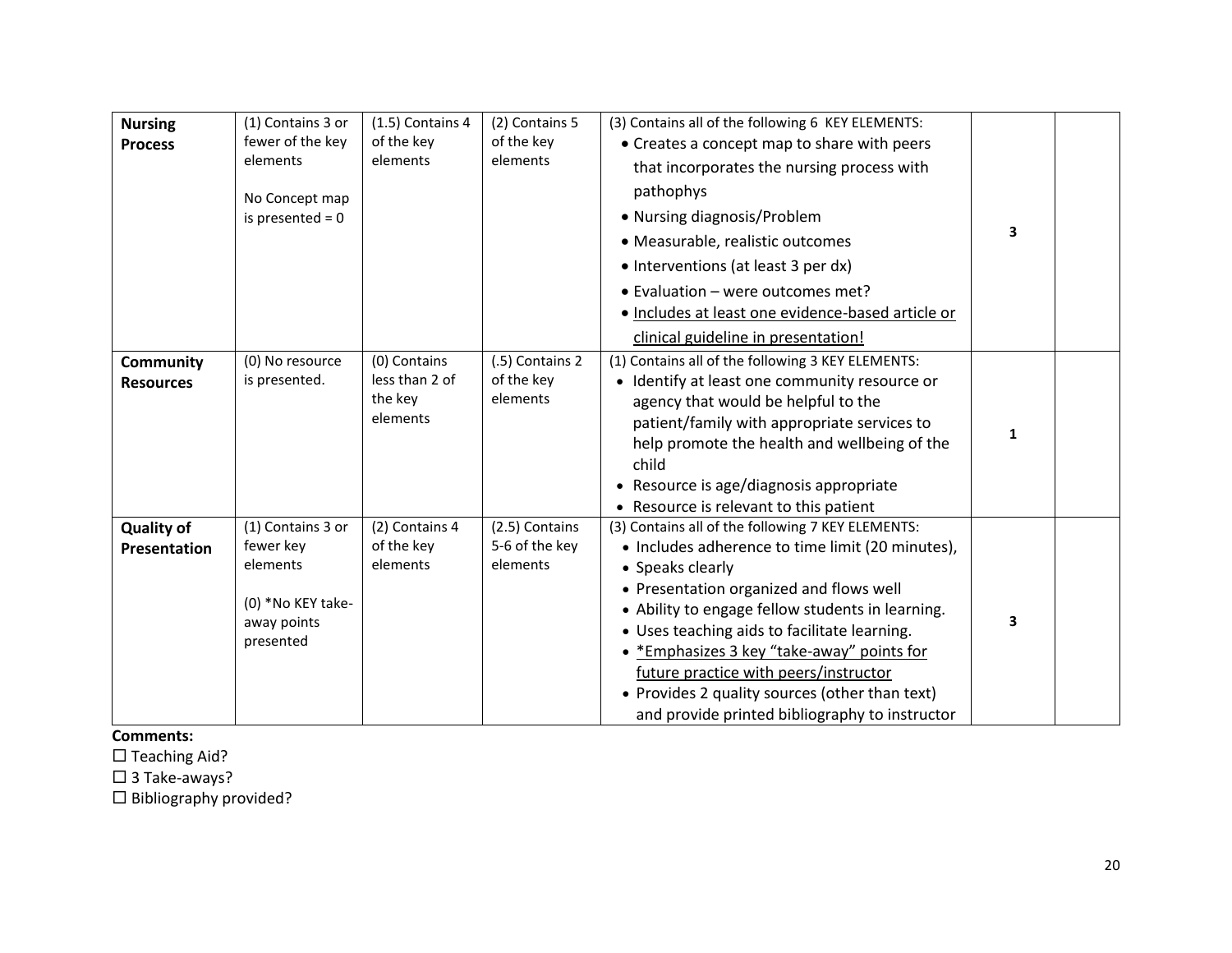# **REQUIRED LEARNING ACTIVITY:**

# **Developmental Assessment of a Hospitalized Child Adapting to a HOME-Focused Plan of Care – Paper (Part 1) & Project (Part 2)**

# **DUE DATES:** See course calendar

## **Part I (Developmental Paper):**

- Developmental Assessment due 10/8(pick a patient and gather assessment in weeks prior to this date!
- Developmental Paper Draft submitted to Livetext by 10/22 at 11:59pm
	- $\circ$  Peer Review must be complete by 10/26 at 11:59pm lack of peer review completion = 0 on your own draft grade even if turned in on time!
- Final Paper submitted to Livetext by 10/29 at 11:59pm. Project turned into clinical faculty per their instruction.

## **Part 2 (Developmental Teaching Project):**

- Physical Project Due to Clinical Professor by:
	- $\circ$  11/6 Tuesday Clinical
	- o 11/8– Thursday Clinical
- Project Write-Up/Summary due in Livetext by 11:59pm the same day as project turn-in.

## **STUDENT LEARNING OUTCOMES:**

During the completion of this activity, the student will:

- 1. Assess specified areas of child development
- 3. Analyze the effect of hospitalization on the normal developmental process
- 4. Comparing expected norms to actual findings, identify maladaptive behaviors encountered during the hospital experience
- 5. Determine evidence-based nursing interventions to address identified developmental concerns or areas for reinforcement.
- 6. Write a SCHOLARLY paper using APA format, 6<sup>th</sup> Edition
- 7. Design a developmentally appropriate home-based teaching project to promote the child's health AT HOME after discharge.

**Points Possible:** Each assignment has an associated rubric in Canvas to assess the achievement of assignment outcomes. This assignment has 5 individual components.

- Developmental Assessment = 10 points
- Peer-Reviewed Paper Draft = 25 points (dependent on peer's review turned in on time). Please don't turn in poor work – it will make your peers frustrated!
- Final Paper = 50 points
- Final Project & Project Summary = 25 points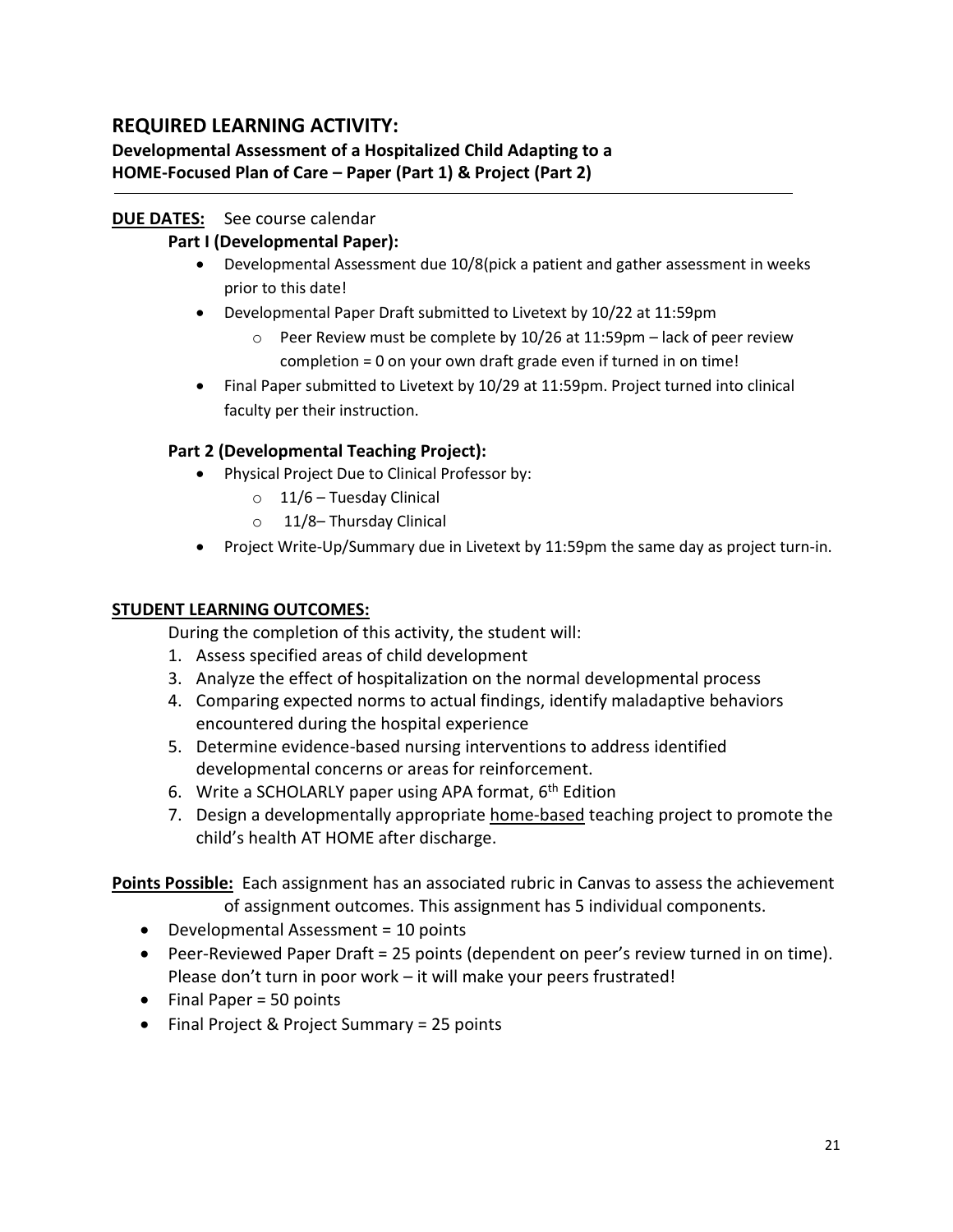# **OVERALL DEVELOPMENTAL PAPER/PROJECT GUIDELINES AND INSTRUCTIONS:**

- 1. **Choose a patient early in the semester.** Preferably within the first 4 -5 weeks of clinical. *The deadline for having chosen a patient for this paper/project is:*
	- a. **October 2 for Tuesday Clinicals**
	- b. **October 4 Thursday Clinicals**
- 2. The child selected must be different than the child selected for the Oral Case Presentation. Please discuss the patient with your clinical instructor prior to final selection.
- 3. It is best to choose a child that is 5 years of age or older and does NOT have a significant developmental delay. Having a parent at the bedside will be extremely helpful!!
- 4. The focus of this paper/project is to determine what can be done once the child returns "home" to further address developmental needs or risks.
- 5. YOU DO NOT NEED TO WRITE TO ALL SECTIONS IN THE PAPER RUBRIC! Note that some of the sections are required of all papers and then you will only use the sections that apply to your particular patient (e.g. nutrition and emotional).
- 6. As Junior level students, I expect you to read and follow the rubric provided as you write. Failure to follow the rubric or write in the prescribed format, (scholarly – first person, use of the 3 paragraph format for your areas of risk) you will result in a poor grade on this paper.

## **PART I - DEVELOPMENTAL PAPER – PAPER GUIDELINES:**

#### **1. Developmental Assessment:**

This is an informal, yet guided way to collect developmental data about your patient and their family. Use the Developmental Assessment tool in Canvas to collect data about your patient/family. The final turned in product must include the patient's initials, age, a brief History of Present Illness and as much information as you can glean from the patient and family. This must be typed but does not need to be in APA format. Refer to our class Canvas site for more specific guidelines/outline and grading rubric. This will be turned in on Canvas.

### **2. Peer Reviewed Draft and Final Paper – CAREFULLY READ ALL OF THESE GUIDELINES!**

- **Format:** both draft and final paper must be typed using APA, 6<sup>th</sup> ed. guidelines, including a brief introduction and summary/conclusion.
- This means the paper is written in  $3^{rd}$  person (an observer watching from afar). No use of "I", "we", "one", "this student nurse"...
- **Length:** the paper should be 7 to 8-ish pages of content (not including title page,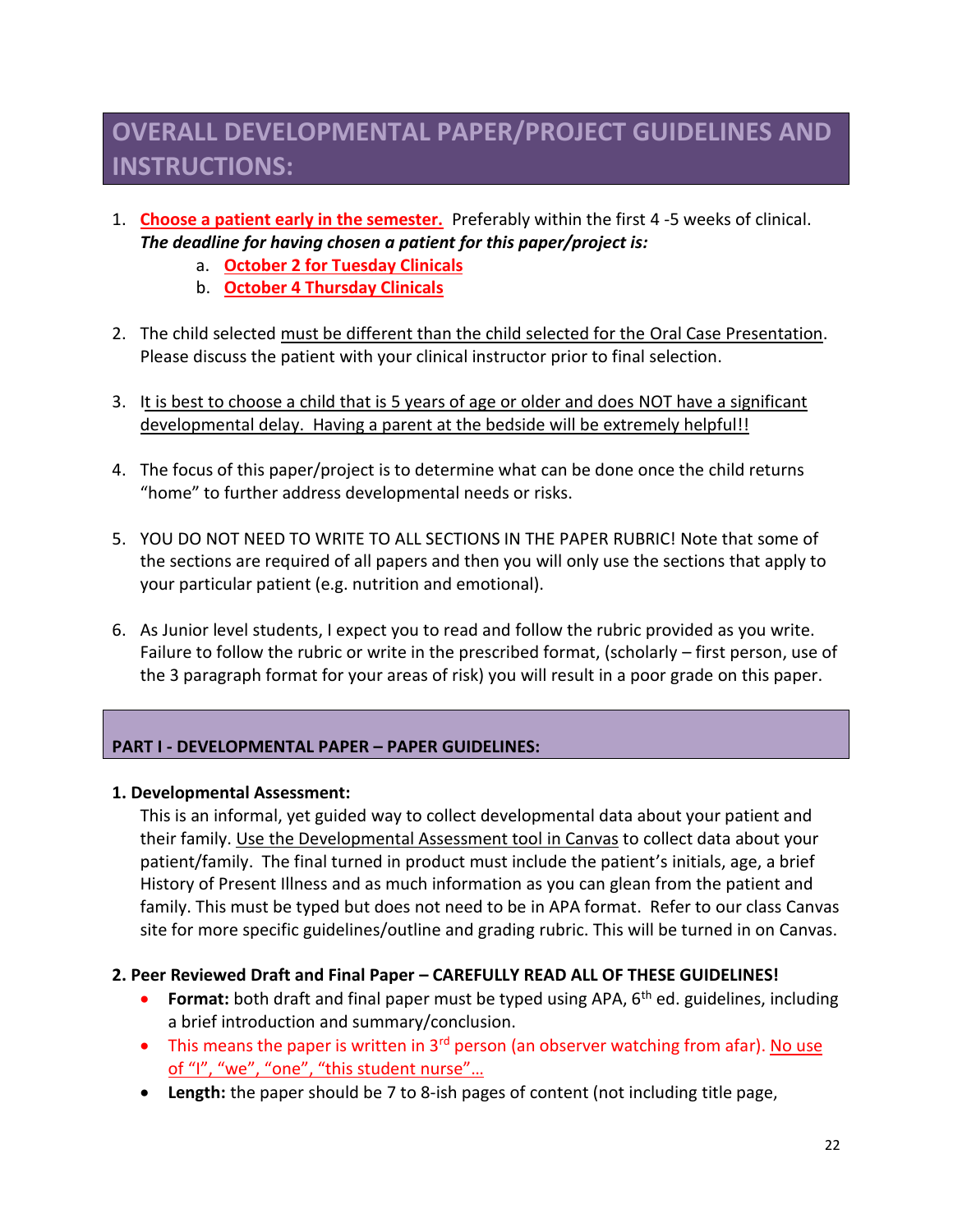references or teaching project summary). Will not read beyond 10 pages.

- **CITATIONS:** The paper must be cited appropriately (credit given to the sources where you obtained information) per the directions above for each paragraph of each main section. Sections that require citations but have no citations will be graded a **zero** for that section. If the problem occurs too frequently, the student may receive a zero on the entire paper. Failing to cite appropriately is a form of plagiarism!
- Use a MINIMUM of 5 current (within last 5 years) sources **– ONLY THE FOLLOWING WEBSITES MAY BE USED: (IF YOU HAVE QUESTIONS, PLEASE CHECK WITH ME!)**
	- o Any federal health site (NIH, CDC, etc)
	- o Professional or Community Associations (e.g. American Nurses Association, Cystic Fibrosis Foundation, etc.)
	- o Medscape, WebMD
- Throughout the paper you will need to **compare** and **contrast** the child you are studying to expected normal behaviors and phases. In **each area of RISK** (labeled as such with a section title – see outline), there must be 3 distinct paragraphs (the 3 paragraph format).
	- o Paragraph 1 Present **normal findings** for a child this age (REQUIRES CITATIONS)
	- o Paragraph 2 Present **YOUR patient assessment** findings as compared to normal for this child. Are they on track? Are there significant differences? Give examples to demonstrate how they compare.
	- o Paragraph 3 Determine **HOME-BASED interventions to address delays or reinforce** continued development (REQUIRES CITATIONS)
- **Recommended interventions** must be specific and home- focused, they should NOT be hospital-oriented. Try to project into the everyday life experiences, safety, and health promotion of the child in his/her home life. What can you teach this child/family at home that will promote current/future health?
- **MOST IMPORTANT**: Review the **"Most Commonly Made Mistakes"** document in Canvas so that you can avoid them in your paper. If you choose not to review this helpful document – you will be graded accordingly.

**Developmental Paper – Outline** (use for both draft and final versions – see rubric for details to be included!) Your paper must clearly have these sections titled with headers in your paper and they must be in this order.

# *Introduction*

Why is assessment of development important in children? What are you going to tell me in your paper?

*Identifying Information (be HIPAA compliant – no dates, no initials!!)* Expand upon items from assessment, see rubric.

*Erikson/Piaget Assessment Description of expected stage Behaviors that confirm or conflict with expected stage*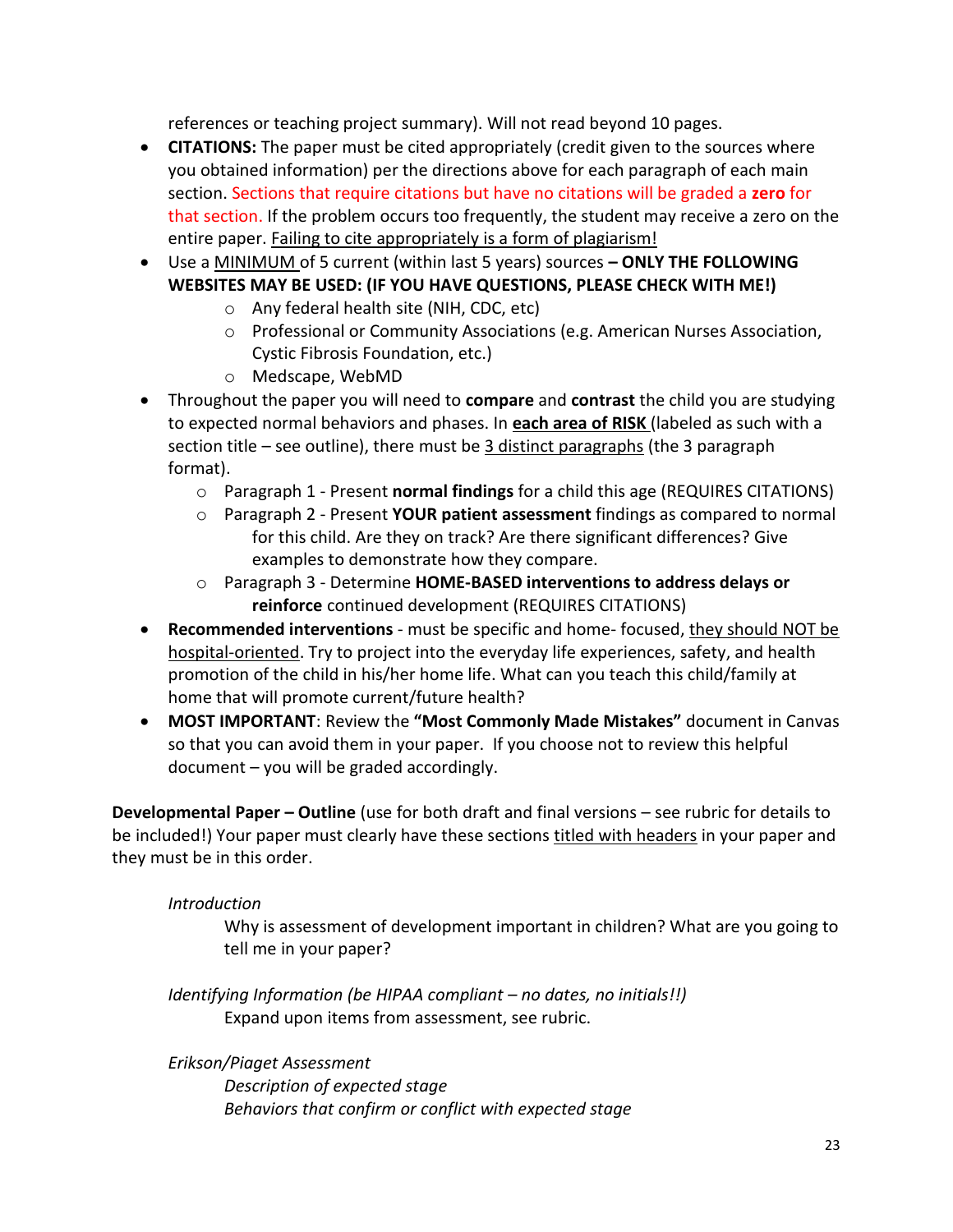*(If not at expected stage, state stage patient is at and how you made that determination)*

*Area for Improvement/Area of Risk #1*

Expected norms for this age – requires citations Findings for this child – your assessment (no citations needed) Recommended Intervention – requires citations

*Area for Improvement/Area of Risk #2*

Expected norms for this age – requires citations Findings for this child – your assessment (no citations needed) Recommended Intervention – requires citations

# *Identified Teaching/Learning Need*(s)

*-*based on assessment findings

# *Conclusion*

Tell me what you told me (summary of your findings)

# **Part 2: HOME-FOCUSED DEVELOPMENTAL TEACHING PROJECT**

# **STUDENT LEARNING OUTCOMES:**

During the completion of this assignment, the student will:

- 1. Conduct an assessment of teaching/learning needs specific to this patient/family based on disease process, educational level, current developmental stage and child's interests (if possible).
- 2. Create a **home-focused** project for teaching that includes identification of who is being taught, the chosen Teaching/Learning process and content to be covered.
- 3. Apply the elements of the nursing process in determining the teaching needs of the child/family.
- 4. Create a plan to evaluate the effectiveness of the teaching project.

# **GUIDELINES:**

- 1. For the child evaluated in the developmental paper, design a home-based teaching plan and/or project that is creative, age specific and well organized with regard to the disease process/education of family and developmental level of child! Should be practical and relevant.
- 2. Create a developmentally appropriate project to either teach the patient and/or family to care for the child or to advance the health of the child given their diagnosis and identified teaching needs.
- 3. The student will apply the elements of the nursing process in determining the teaching needs of the child/family and will state a plan for evaluating the effectiveness of the plan.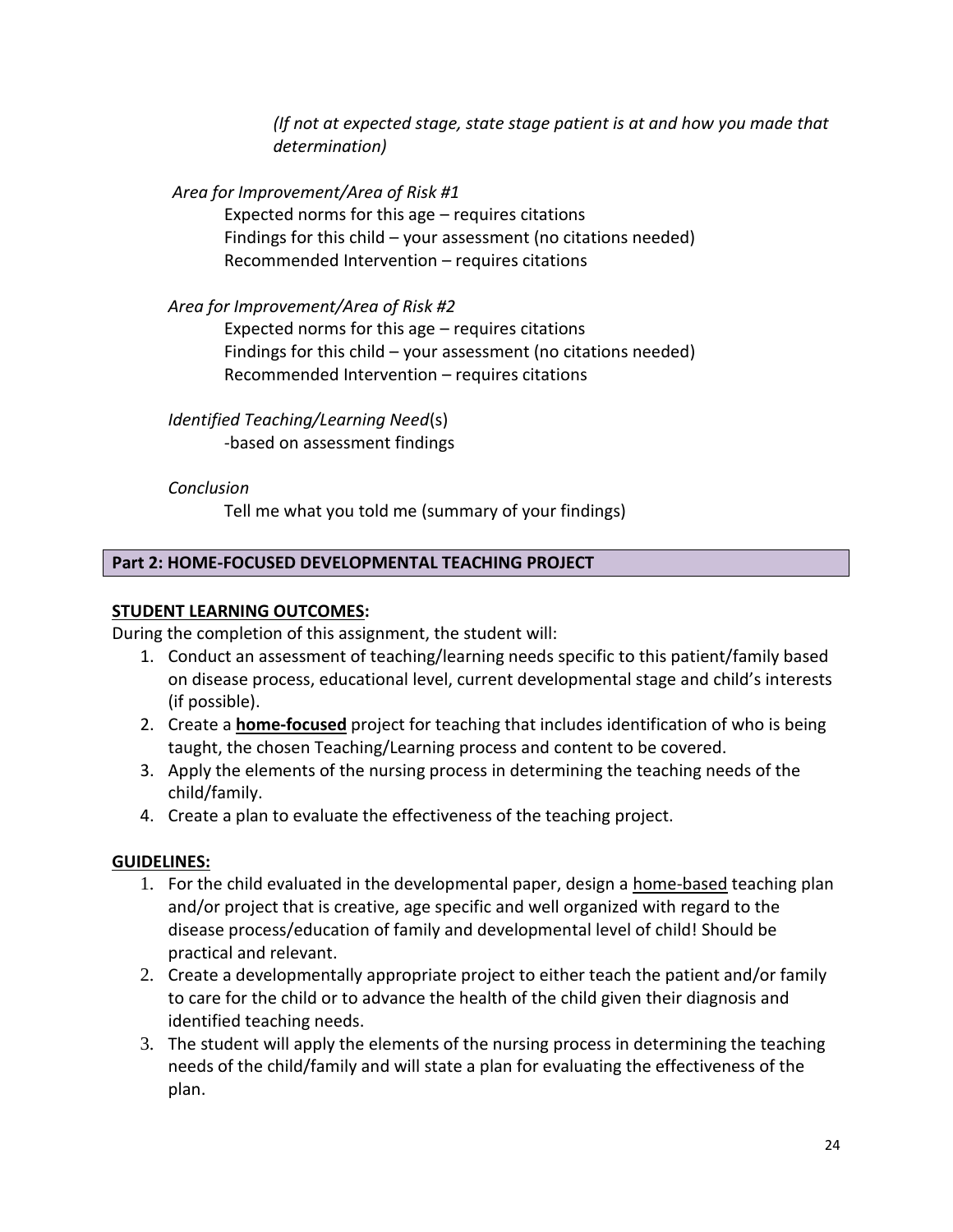• Ideas for possible projects (you are not limited to these): creating games, books, charts, scavenger hunts, posters, education packets, journals, dolls, sticker charts, medical play, resource lists, audio/video tapes/CD's. The sky is the limit – think outside the box!

# • **Creativity will be generously rewarded!**

4. Please provide a written 1-2 page summary of why you chose this teaching method for this patient/family. READ THE ATTACHED RUBRIC! Address who, what, and how you teach and why it is appropriate for this patient/family. Explain how it meets their developmental physical and psychosocial needs and how you would evaluate patient/parent learning. **This must also be in APA 6th Edition Format**. This will be turned in on Canvas.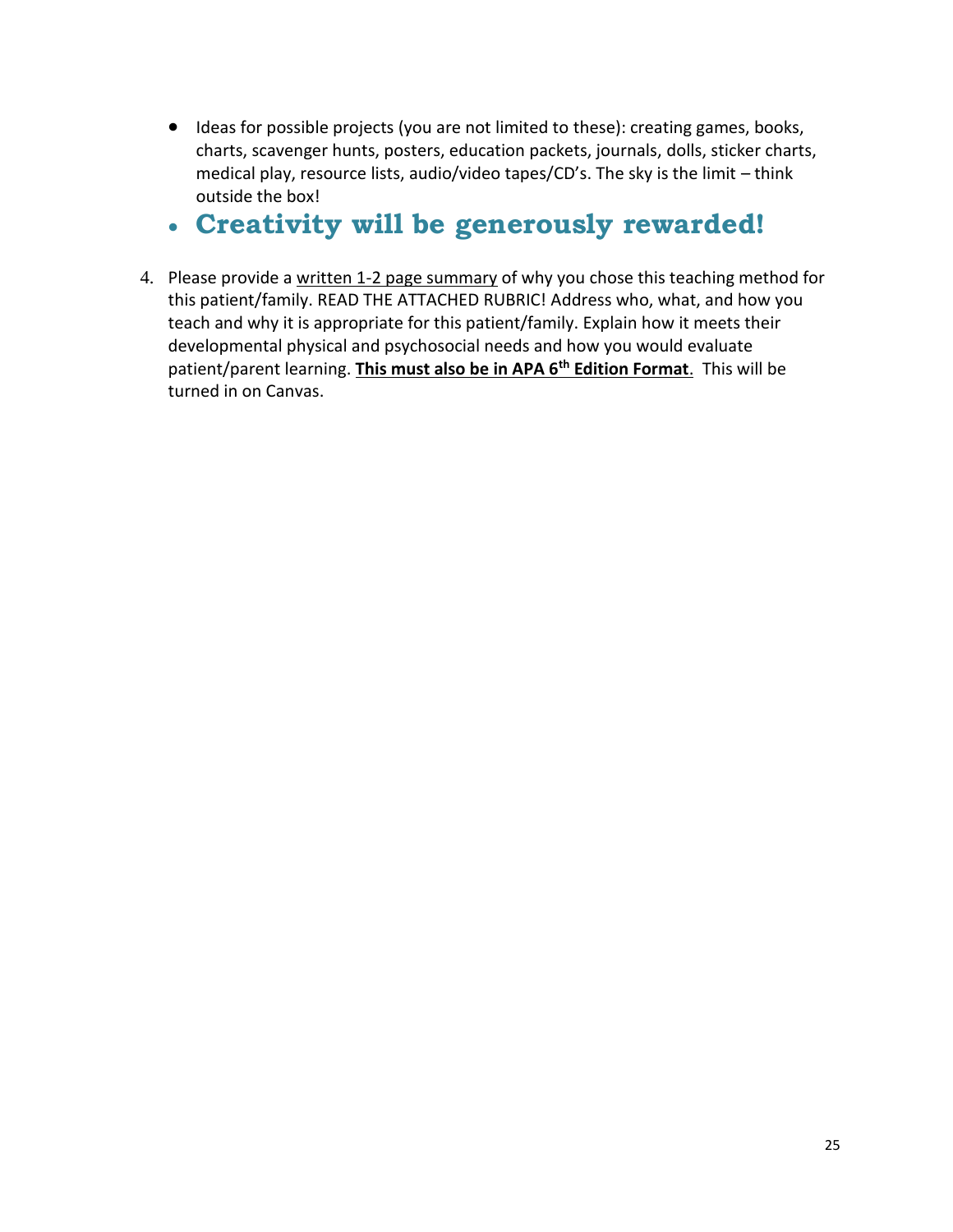# **Developmental Paper Grading and Assessment Rubric**

**INTRODUCTION & IDENTIFICATION**

### **All papers must have these 2 sections!**

| <b>Criteria</b>                                                                                                                                                                                        | <b>Initial</b><br>$(0-40%)$                                                                                                          | <b>Emerging</b><br>$(40-60%)$                      | <b>Developed</b><br>$(60-80%)$                                                                    | <b>Highly Developed</b><br>$(90-100%)$                                                                                                                                                                                                                                                                                                                                                                                          | <b>Max</b><br><b>Points</b><br><b>Possible</b> | <b>Points</b><br><b>Given</b> |
|--------------------------------------------------------------------------------------------------------------------------------------------------------------------------------------------------------|--------------------------------------------------------------------------------------------------------------------------------------|----------------------------------------------------|---------------------------------------------------------------------------------------------------|---------------------------------------------------------------------------------------------------------------------------------------------------------------------------------------------------------------------------------------------------------------------------------------------------------------------------------------------------------------------------------------------------------------------------------|------------------------------------------------|-------------------------------|
| Assess health/illness beliefs,<br>values, attitudes, and practices of<br>individuals, families, groups,<br>communities and populations<br>(BSN Essential VII: 3)<br>NSG310: CLO 1.4<br>NSG311: CLO 1.1 | ·Includes one or<br>fewer criteria<br>• No citations<br>(automatic zero<br>on entire<br>section)                                     | · Includes 2 or<br>fewer criteria                  | $\bullet$ Includes 3<br>elements in<br>criteria<br>• May have some<br>grammar,<br>spelling errors | <b>Clear Introduction Paragraph:</b><br>Clear introductory<br>$\bullet$<br>sentence<br>Purpose of the paper<br>$\bullet$<br>Relevance of<br>developmental<br>assessment to<br>pediatrics<br>Topics to be covered<br>in the paper                                                                                                                                                                                                | 5                                              |                               |
| Evaluate data from all relevant<br>sources, including technology, to<br>inform the delivery of care.<br>(BSN Essential IV: 6)<br>NSG310: CLO 2.4<br>NSG311: CLO 1.3                                    | • No identifying<br>data OR<br>$\bullet$ less than 3<br>required items<br>• No citations<br>(automatic zero<br>on entire<br>section) | • Between 3 to<br>4 of the<br>required<br>criteria | $\bullet$ Includes 5-6<br>criteria<br>$\bullet$ May have<br>some<br>grammar,<br>spelling errors   | <b>Identifying Data:</b><br>Provides patient<br>initials and age (years<br>and months). No<br>names!!<br>Diagnosis<br>$\bullet$<br>Brief history of<br>present illness<br>General appearance<br>$\bullet$<br>statement<br>List height and weight<br>(and FOC if less than 2<br>years)<br>List child's present<br>percentile (height and<br>weight)<br>The expected 50 <sup>th</sup><br>percentile for a child<br>of similar age | 5                                              |                               |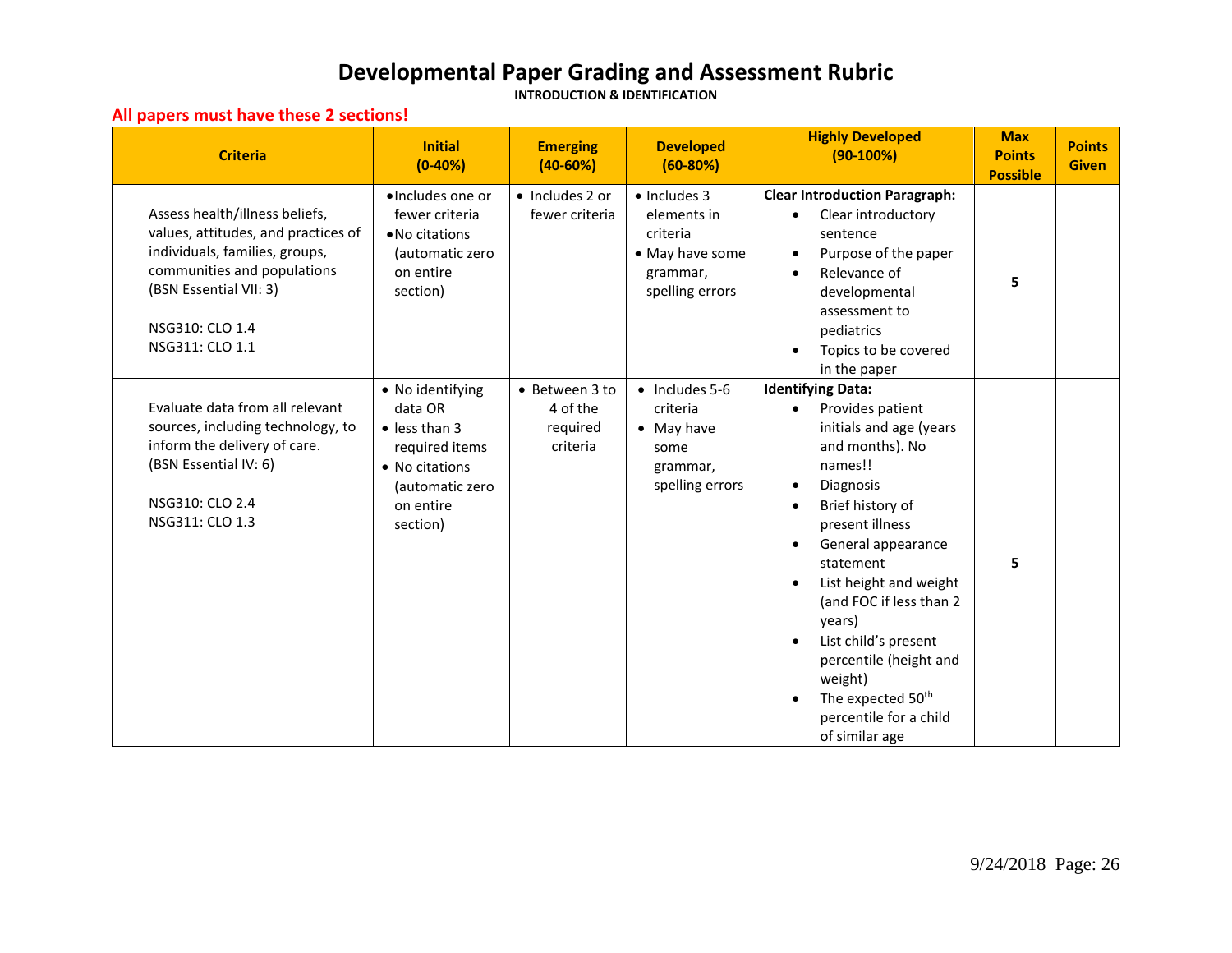### **Developmental Paper Grading and Assessment Rubric: Psychosocial Development ERICKSON**

| <b>Criteria</b>                                                                                                                                                                                                                                                                                                                                                            | <b>Initial</b><br>$(0-40%)$                                                                                                                                                                                 | <b>Emerging</b><br>$(40-60%)$                                                                                                                                                            | <b>Developed</b><br>$(60-80%)$                                                                                                                                                                                                                   | <b>Highly Developed</b><br>$(90-100%)$                                                                                                                                                                                                                                                                                                                                                                                                                                                                                        | <b>Max</b><br><b>Points</b><br><b>Possible</b> | <b>Points</b><br><b>Given</b> |
|----------------------------------------------------------------------------------------------------------------------------------------------------------------------------------------------------------------------------------------------------------------------------------------------------------------------------------------------------------------------------|-------------------------------------------------------------------------------------------------------------------------------------------------------------------------------------------------------------|------------------------------------------------------------------------------------------------------------------------------------------------------------------------------------------|--------------------------------------------------------------------------------------------------------------------------------------------------------------------------------------------------------------------------------------------------|-------------------------------------------------------------------------------------------------------------------------------------------------------------------------------------------------------------------------------------------------------------------------------------------------------------------------------------------------------------------------------------------------------------------------------------------------------------------------------------------------------------------------------|------------------------------------------------|-------------------------------|
| Implement holistic, patient<br>centered care that reflects<br>and understanding of human<br>growth and development,<br>pathophysiology,<br>pharmacology, medical<br>management and nursing<br>management across the<br>health-illness continuum,<br>across the lifespan, and in all<br>healthcare settings.<br>(BSN Essential IX: 3)<br>NSG310: CLO 1.4<br>NSG311: CLO 2.2 | • Does not include this<br>section<br><b>OR</b><br>• Provides poor evidence<br>for actual stage or<br>stage incorrect based<br>on evidence given<br>• No citations<br>(automatic zero on<br>entire section) | • Includes fewer than 2<br>criteria for this<br>section<br><b>OR</b><br>• All criteria present<br>but conclusions lack<br>evidence and support<br>• Multiple grammar,<br>spelling errors | Includes all<br>$\bullet$<br>elements of<br>this section<br>Lacks<br>$\bullet$<br>sufficient<br>or<br>appropriate<br>evidence to<br>support<br>assessment<br>of child's<br>actual<br>stage<br>May have<br>some<br>grammar,<br>spelling<br>errors | <b>Psychosocial Tasks -</b><br>Erikson<br>• State expected<br>Erickson stage for this<br>age child.<br>$\bullet$ Conducts an<br>assessment of child's<br>actual stage and<br>provides evidence to<br>support assessment<br>findings (behaviors,<br>abilities, interactions,<br>etc.)<br>• If assessment is<br>different from<br>expected, what stage<br>is child actually at $-$<br>provide rationale.<br>· Well-developed<br>concepts and strong<br>evidence for assessed<br>stage<br>• No grammatical or<br>spelling errors | 8                                              |                               |

# **All papers must address Erickson stage for the child being assessed.**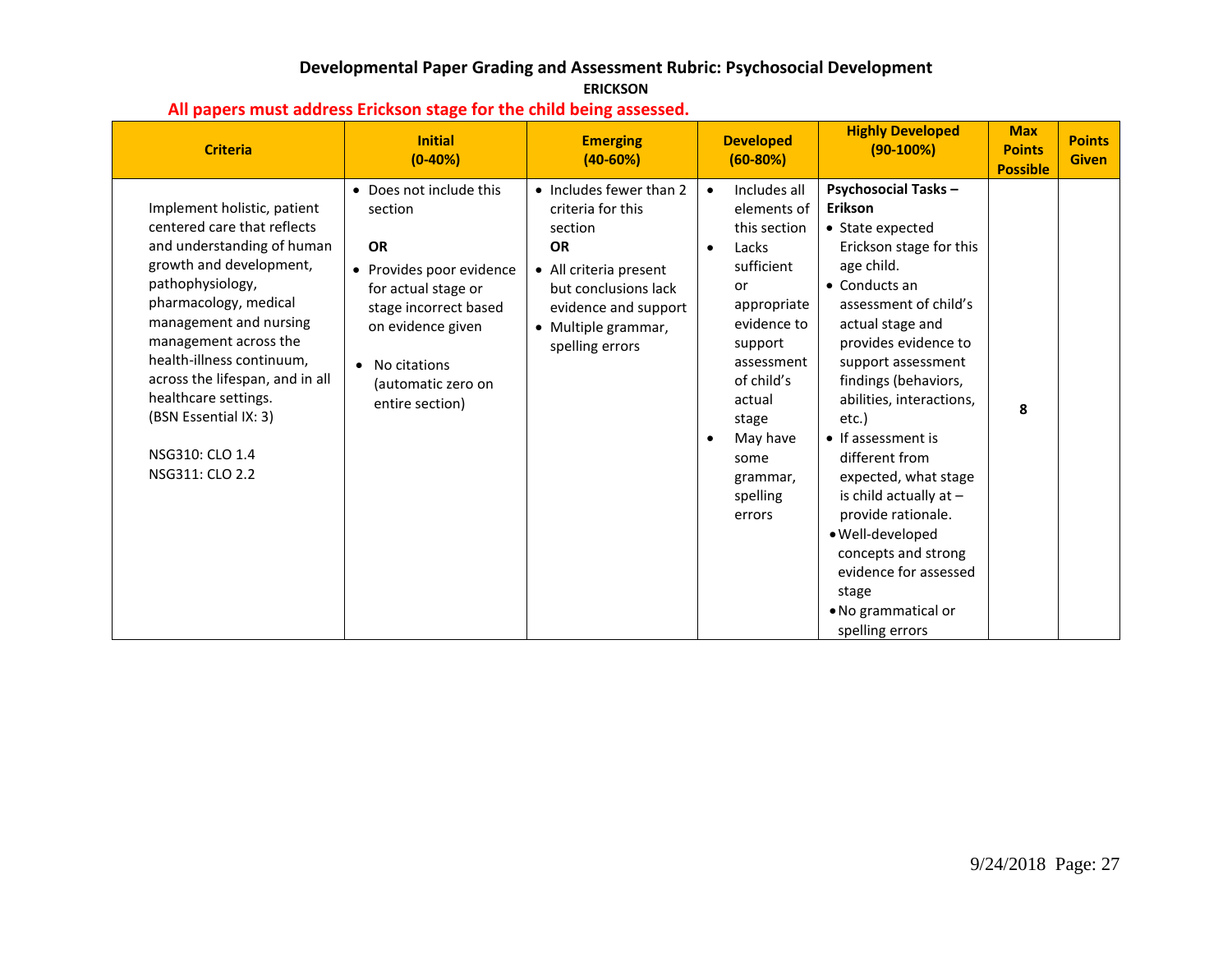### **Developmental Paper Grading and Assessment Rubric GROSS & FINE MOTOR**

**Use this rubric section only IF it applies to one of your 2 Areas for Improvement/Areas of Risk for your patient. Not all sections are required.**

| <b>Criteria</b>                                                                                                                                                                                                                                                                                                                 | <b>Initial</b><br>$(0-40%)$                                                                                                                                      | <b>Emerging</b><br>$(40-60%)$                                       | Developed (60-80%)                                                                                                                                                                                                                                        | <b>Highly Developed</b><br>$(90-100%)$                                                                                                                                                                                                                                                                                                                                                                                                                                                                                                                                                                                                                                                                                                  | <b>Max</b><br><b>Points</b><br><b>Possible</b> | <b>Points</b><br><b>Given</b> |
|---------------------------------------------------------------------------------------------------------------------------------------------------------------------------------------------------------------------------------------------------------------------------------------------------------------------------------|------------------------------------------------------------------------------------------------------------------------------------------------------------------|---------------------------------------------------------------------|-----------------------------------------------------------------------------------------------------------------------------------------------------------------------------------------------------------------------------------------------------------|-----------------------------------------------------------------------------------------------------------------------------------------------------------------------------------------------------------------------------------------------------------------------------------------------------------------------------------------------------------------------------------------------------------------------------------------------------------------------------------------------------------------------------------------------------------------------------------------------------------------------------------------------------------------------------------------------------------------------------------------|------------------------------------------------|-------------------------------|
| Conduct comprehensive and<br>focused physical, behavioral,<br>psychological, spiritual,<br>socioeconomic and<br>environmental assessments of<br>health and illness parameters<br>in patients, using<br>developmentally and culturally<br>appropriate approaches.<br>(BSN Essential IX: 1)<br>NSG310: CLO 2.1<br>NSG311: CLO 1.2 | • Does not<br>include this<br>section<br><b>OR</b><br>Provides poor<br>evidence for<br>assessment<br>No citations<br>(automatic<br>zero on<br>entire<br>section) | $\bullet$ Includes 3<br>or fewer<br>criteria for<br>this<br>section | Includes all criteria of<br>$\bullet$<br>this section but, lacks<br>sufficient or<br>appropriate evidence<br>to support<br>assessment of child's<br>gross or fine motor<br>development<br>May have some minor<br>$\bullet$<br>grammar, spelling<br>errors | <b>Gross and Fine Motor</b><br><b>Neuromuscular Development</b><br>Make assessment of<br>present fine motor skills<br>and stage and compare to<br>norms for this age. Does<br>the child meet norms or<br>not?<br>Provides evidence to<br>$\bullet$<br>support assessment<br>findings (behaviors,<br>abilities, interactions,<br>etc.)<br>Provides at least 2 specific<br>HOME-BASED<br>interventions to promote<br>completion of fine motor<br>development<br>Provides a broad plan for<br>HOME-BASED accident<br>prevention measures for<br>this age (consider<br>physical, social,<br>psychological safety<br>issues) Well-developed<br>concepts and strong<br>evidence for assessed<br>stage<br>No grammatical or<br>spelling errors | 8                                              |                               |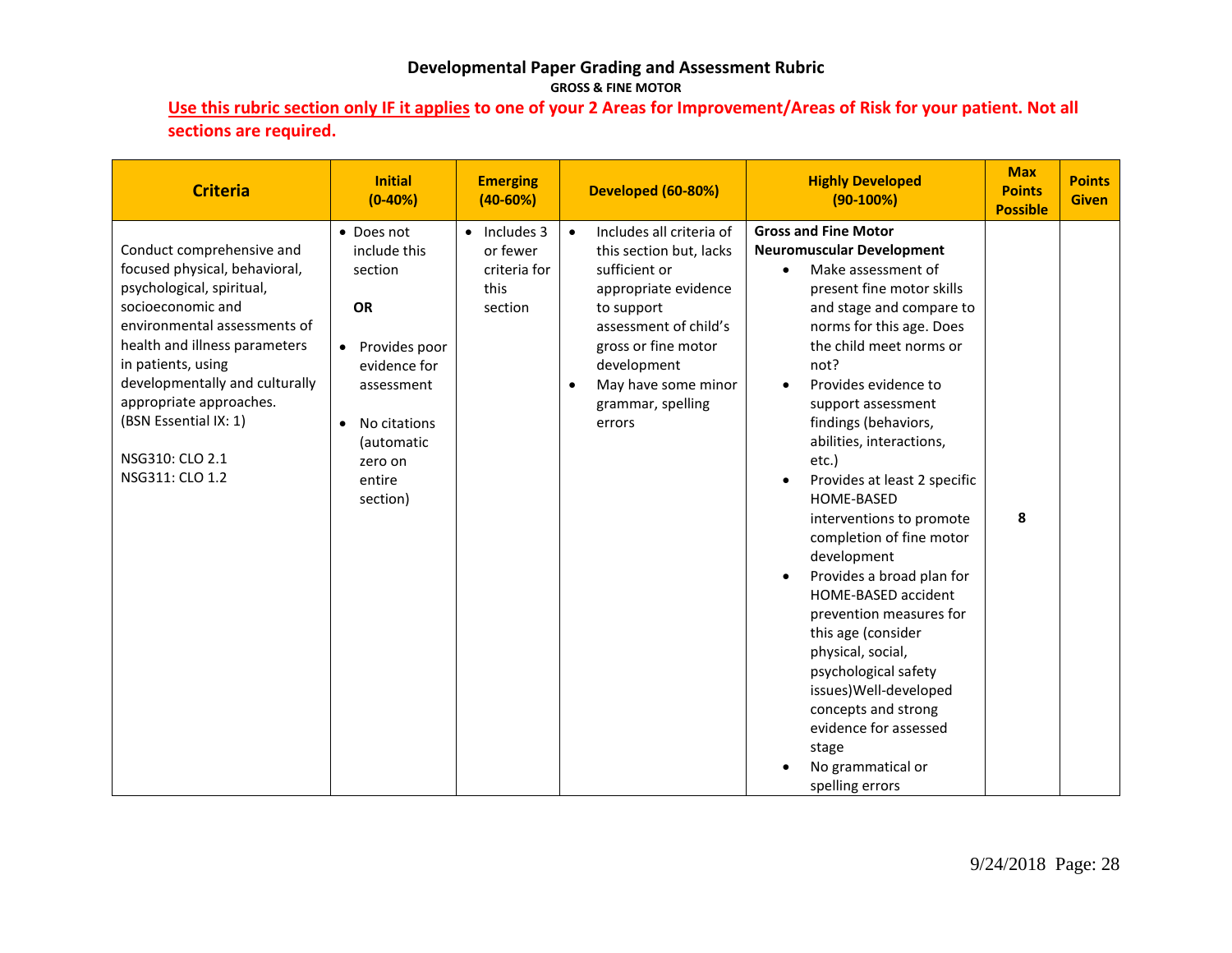# **Developmental Paper Grading and Assessment Rubric**

**SOCIAL**

**Use this rubric section only IF it applies to one your 2 Areas for Improvement/Areas of Risk for your patient. Not all sections are required.**

| <b>Criteria</b>                                                                                                                                                                                                                                                                                                                                                                                                                                                                        | <b>Initial</b><br>$(0-40%)$                                                                                       | <b>Emerging</b><br>$(40-60%)$                                    | Developed (60-80%)                                                                                                                                                                                                       | <b>Highly Developed</b><br>$(90-100%)$                                                                                                                                                                                                                                                                                                                                                                                                                                                                                                                                                                   | <b>Max</b><br><b>Points</b><br><b>Possible</b> | <b>Points</b><br><b>Given</b> |
|----------------------------------------------------------------------------------------------------------------------------------------------------------------------------------------------------------------------------------------------------------------------------------------------------------------------------------------------------------------------------------------------------------------------------------------------------------------------------------------|-------------------------------------------------------------------------------------------------------------------|------------------------------------------------------------------|--------------------------------------------------------------------------------------------------------------------------------------------------------------------------------------------------------------------------|----------------------------------------------------------------------------------------------------------------------------------------------------------------------------------------------------------------------------------------------------------------------------------------------------------------------------------------------------------------------------------------------------------------------------------------------------------------------------------------------------------------------------------------------------------------------------------------------------------|------------------------------------------------|-------------------------------|
| Conduct comprehensive and<br>focused physical, behavioral,<br>psychological, spiritual,<br>socioeconomic and<br>environmental assessments<br>of health and illness<br>parameters in patients, using<br>developmentally and<br>culturally appropriate<br>approaches.<br>(BSN Essential IX: 1)<br>Apply knowledge of social<br>and cultural factors to the<br>care of diverse populations.<br>(BSN Essential I: 5)<br>NSG310: CLO 2.1, CLO 3.5<br>NSG311: CLO 1.2, 2.2, 2.3,<br>3.2, 4.2 | • Does not include<br>this section<br>OR<br>No citations<br>$\bullet$<br>(automatic zero<br>on entire<br>section) | Includes 2 or fewer<br>$\bullet$<br>criteria for this<br>section | Includes all 3<br>$\bullet$<br>criteria of this<br>section<br>Provides a fair<br>$\bullet$<br>assessment of 6 or<br>fewer aspects of<br>socialization<br>May have some<br>$\bullet$<br>minor grammar,<br>spelling errors | <b>Social Development</b><br>Make assessment in<br>$\bullet$<br>the area of<br>socialization<br>considering the<br>following:<br>Child's<br>$\bullet$<br>personality and<br>temperament<br>Communication<br>ability<br>Stressors in<br>their life, or<br>parents life and<br>how they deal<br>with them<br>Friends or lack<br>of friends<br>School or work<br><b>Activities</b><br>Social support<br>(for the<br>child/family)<br>Parental<br>involvement<br>Sexuality (if<br>applicable)<br>Provides evidence<br>$\bullet$<br>to support<br>assessment findings<br>Suggest at least 2<br>specific HOME- | 8                                              |                               |

9/24/2018 Page: 29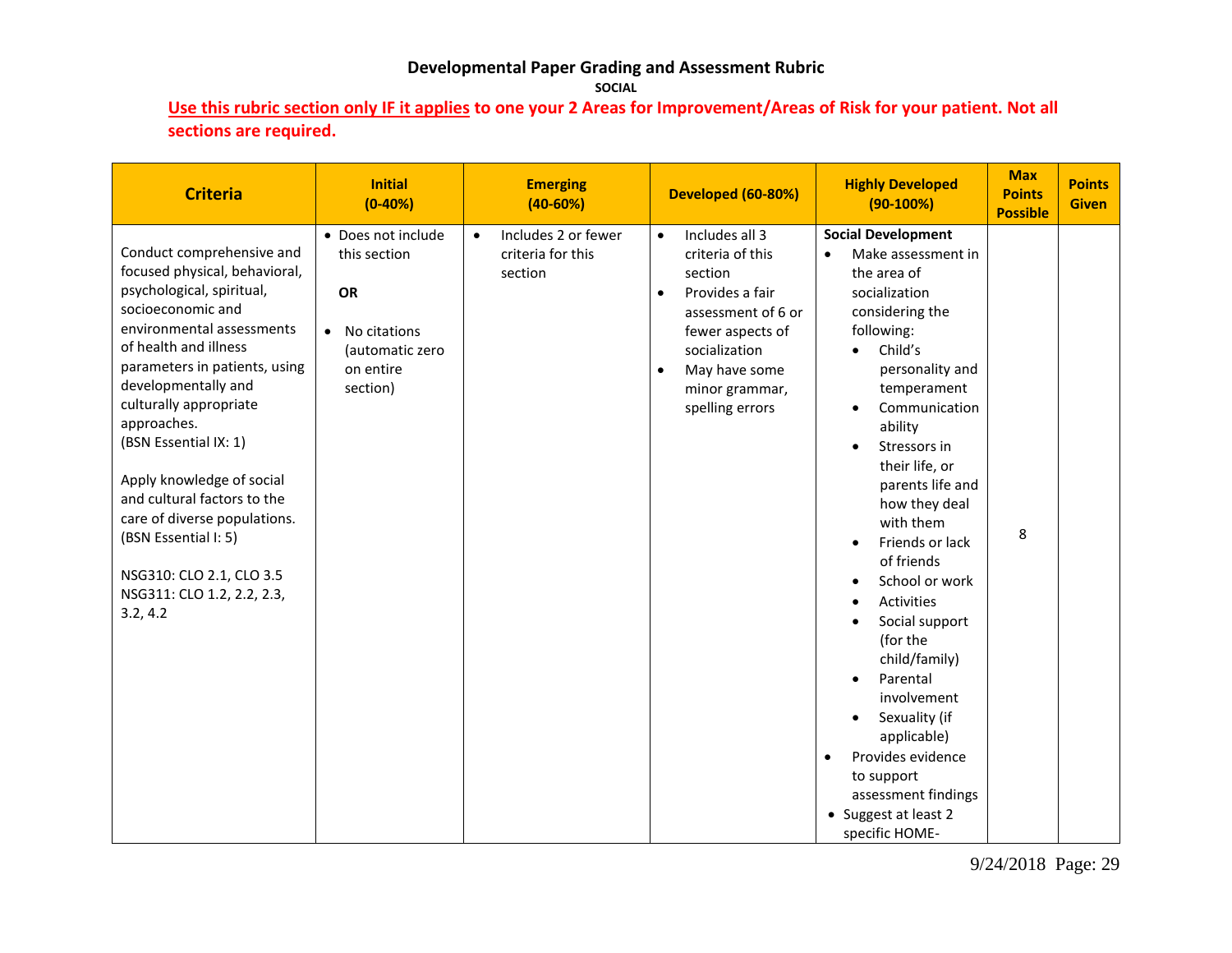| <b>BASED</b> interventions |
|----------------------------|
| to promote                 |
| socialization and          |
| appropriate social         |
| behavior for the           |
| child's ageWell-           |
| developed concepts         |
| and strong evidence        |
| for assessments            |
| • Grammar and              |
| spelling strong            |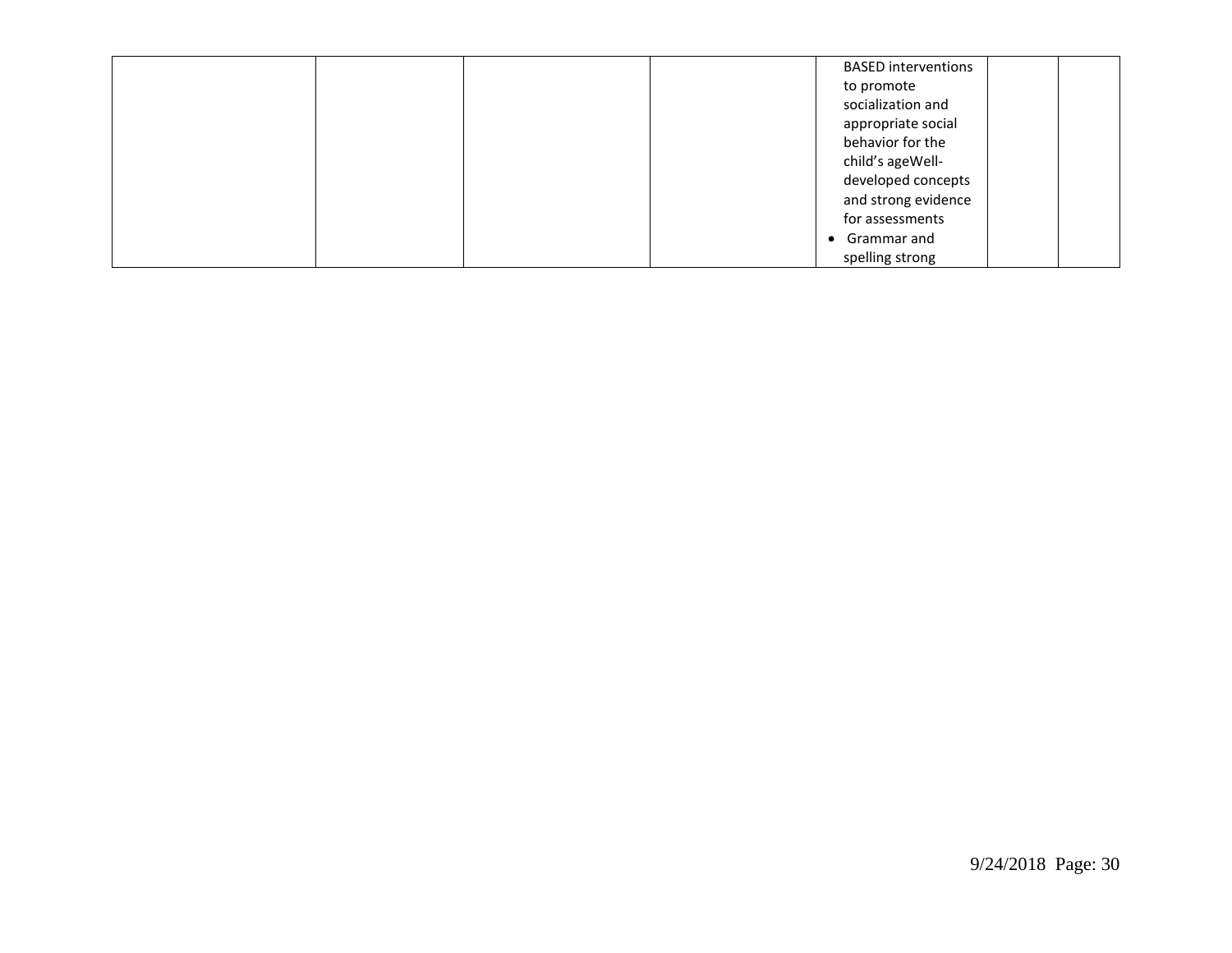#### **Developmental Paper Grading and Assessment Rubric EMOTIONAL**

**Use this rubric section only IF it applies to one your 2 Areas for Improvement/Areas of Risk for your patient. Not all sections are required.**

| <b>Criteria</b>                                                                                                                                                                                                                                                                                                                                                 | <b>Initial</b><br>$(0-40%)$                                                                                                  | <b>Emerging</b><br>$(40 - 60%)$                                        | <b>Developed</b><br>$(60-80%)$                                                                                                                                                                                   | <b>Highly Developed</b><br>$(90-100%)$                                                                                                                                                                                                                                                                                                                                                                                                                                        | <b>Max</b><br><b>Points</b><br><b>Possible</b> | <b>Points</b><br><b>Given</b> |
|-----------------------------------------------------------------------------------------------------------------------------------------------------------------------------------------------------------------------------------------------------------------------------------------------------------------------------------------------------------------|------------------------------------------------------------------------------------------------------------------------------|------------------------------------------------------------------------|------------------------------------------------------------------------------------------------------------------------------------------------------------------------------------------------------------------|-------------------------------------------------------------------------------------------------------------------------------------------------------------------------------------------------------------------------------------------------------------------------------------------------------------------------------------------------------------------------------------------------------------------------------------------------------------------------------|------------------------------------------------|-------------------------------|
| Conduct comprehensive and<br>focused physical, behavioral,<br>psychological, spiritual,<br>socioeconomic and<br>environmental assessments of<br>health and illness parameters<br>in patients, using<br>developmentally and culturally<br>appropriate approaches.<br>(BSN Essential IX: 1)<br>NSG310: CLO 2.1, CLO 3.5<br>NSG311: CLO 1.2, 2.2, 2.3, 3.2,<br>4.2 | Does not<br>$\bullet$<br>include this<br>section<br><b>OR</b><br>No citations<br>(automatic<br>zero on<br>entire<br>section) | Includes 2<br>$\bullet$<br>or fewer<br>criteria<br>for this<br>section | Includes all 3<br>$\bullet$<br>criteria of this<br>section<br>Provides brief<br>$\bullet$<br>assessment or<br>lacks evidence<br>to support<br>May have<br>$\bullet$<br>some minor<br>grammar,<br>spelling errors | <b>Emotional Development</b><br>Assess status of<br>emotional development<br>(fears, stress, control,<br>volatile behavior,<br>regression, attachment<br>to parents)<br>Provides appropriate<br>evidence to support<br>assessment findings<br>Suggest at least 2<br>specific HOME-BASED<br>interventions to<br>promote resilience and<br>healthy emotional<br>behaviorWell-<br>developed concepts and<br>strong evidence for<br>assessments<br>Grammar and spelling<br>strong | 8                                              |                               |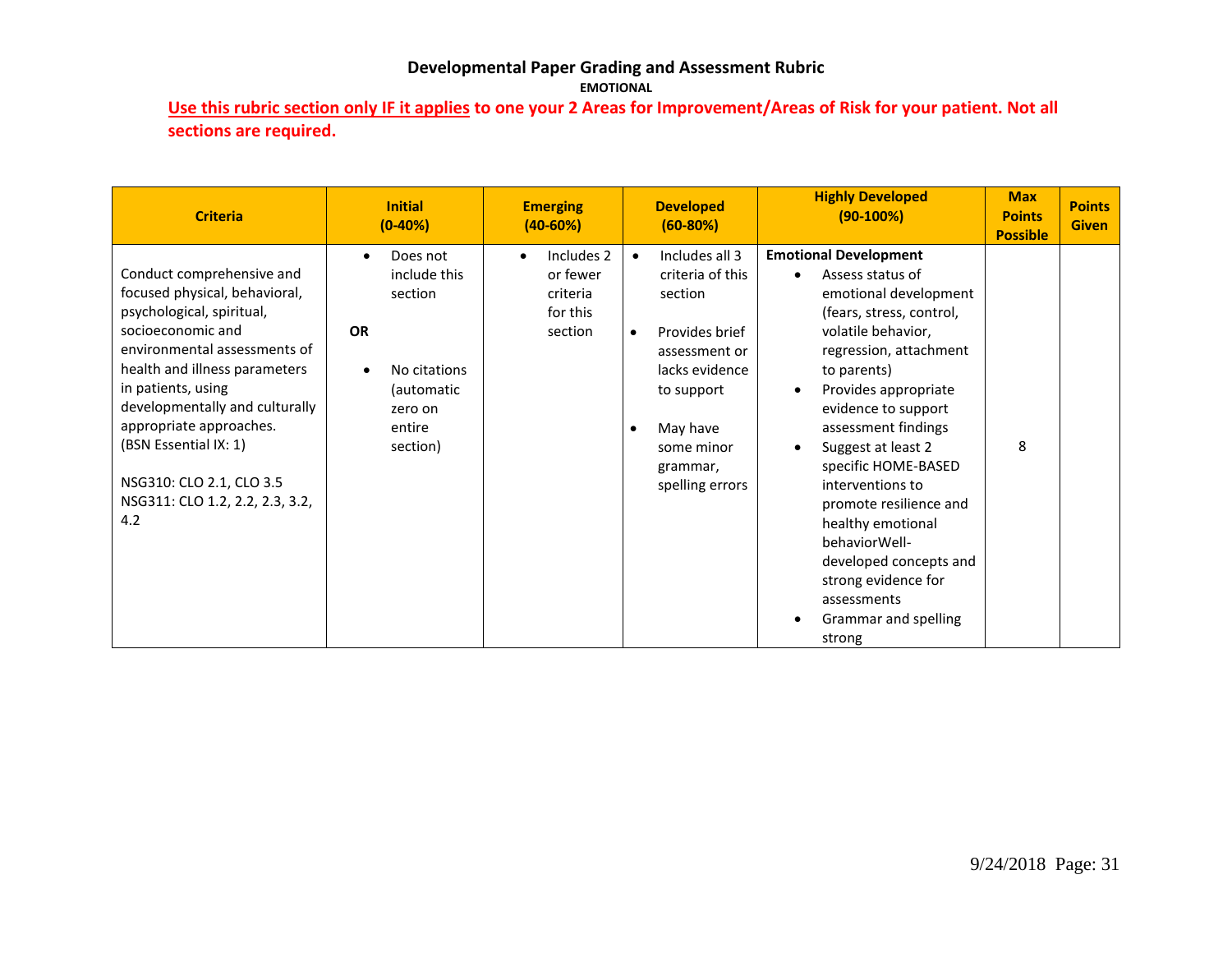### **Developmental Paper Grading and Assessment Rubric FAMILY RELATIONSHIPS**

# **Use this rubric section only IF it applies to one of your 2 Areas for Improvement/Areas of Risk for your patient. Not all sections are required.**

| <b>Criteria</b>                                                                                                                                                                                                                                     | <b>Initial</b><br>$(0-40%)$                                                                                               | <b>Emerging</b><br>$(40-60%)$                                                                                                                       | <b>Developed</b><br>$(60-80%)$                                                                                                                                                                                                                           | <b>Highly Developed</b><br>$(90-100%)$                                                                                                                                                                                                                                                                                                                                                                                        | <b>Max</b><br><b>Points</b><br><b>Possible</b> | <b>Points</b><br>Given |
|-----------------------------------------------------------------------------------------------------------------------------------------------------------------------------------------------------------------------------------------------------|---------------------------------------------------------------------------------------------------------------------------|-----------------------------------------------------------------------------------------------------------------------------------------------------|----------------------------------------------------------------------------------------------------------------------------------------------------------------------------------------------------------------------------------------------------------|-------------------------------------------------------------------------------------------------------------------------------------------------------------------------------------------------------------------------------------------------------------------------------------------------------------------------------------------------------------------------------------------------------------------------------|------------------------------------------------|------------------------|
| Assess health/illness<br>beliefs, values, attitudes<br>and practices of<br>individuals, families,<br>groups, communities, and<br>populations.<br>(BSN Essential IIV: 3)<br>NSG310: CLO 1.4, 2.1, 3.5<br>NSG311: CLO 1.1, 1.2, 1,3,<br>2.3, 3.3, 4.2 | Does not<br>include this<br>section<br><b>OR</b><br>No citations<br>$\bullet$<br>(automatic<br>zero on entire<br>section) | Includes 2 or<br>$\bullet$<br>fewer criteria<br>for this section<br><b>OR</b><br>Does not use a<br>family theory<br>to assess<br>family<br>dynamics | Includes all criteria of this<br>$\bullet$<br>section<br>Does not use a valid<br>$\bullet$<br>family theory to assess<br>family dynamics or does<br>not use appropriate<br>family theory<br>May have some minor<br>$\bullet$<br>grammar, spelling errors | <b>Family Relationships</b><br>Use a family<br>theory to assess<br>family dynamics,<br>their<br>relationships<br>Describe how<br>$\bullet$<br>the family's<br>function<br>influences the<br>development of<br>the client<br>Suggest at least<br>2 specific<br>HOME-BASED<br>interventions to<br>promote<br>healthy family<br>interactions<br>Well-developed<br>concepts and<br>explanations<br>Grammar and<br>spelling strong | 8                                              |                        |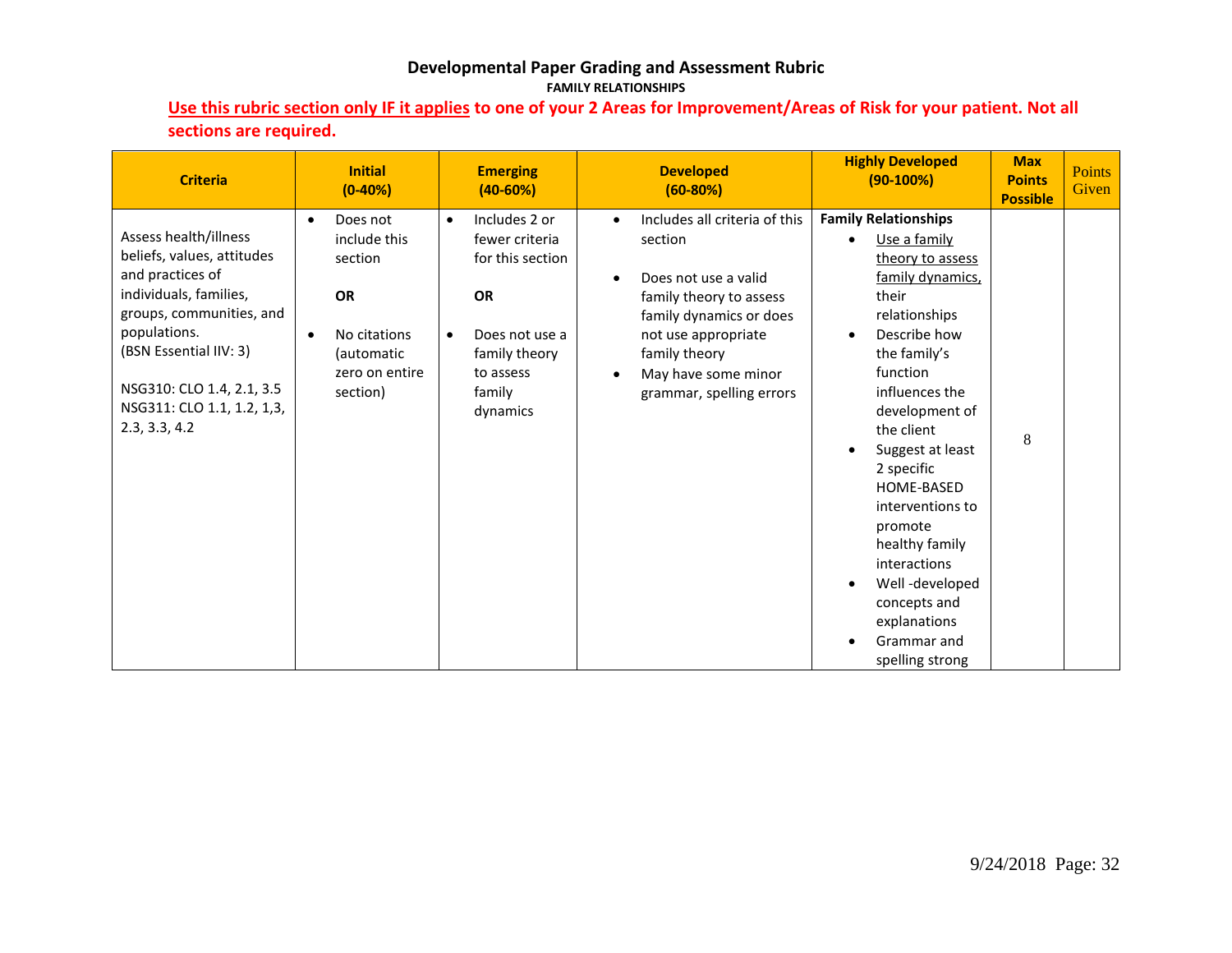#### **Developmental Paper Grading and Assessment Rubric NUTRITIONAL ASSESSMENT**

| <b>Criteria</b>                                                                                                                                                                                                  | <b>Initial</b><br>$(0-40%)$                                                                                                            | <b>Emerging</b><br>$(40 - 60%)$                                                                                                                                          | <b>Developed</b><br>$(60-80%)$                                                                                                                                                                                                            | <b>Highly Developed</b><br>$(90-100%)$                                                                                                                                                                                                                                                                                                                                                                                                                                                                                                                                                                                                                                                                                                                                                                                 | <b>Max</b><br><b>Points</b><br><b>Possible</b> | <b>Points</b><br><b>Given</b> |
|------------------------------------------------------------------------------------------------------------------------------------------------------------------------------------------------------------------|----------------------------------------------------------------------------------------------------------------------------------------|--------------------------------------------------------------------------------------------------------------------------------------------------------------------------|-------------------------------------------------------------------------------------------------------------------------------------------------------------------------------------------------------------------------------------------|------------------------------------------------------------------------------------------------------------------------------------------------------------------------------------------------------------------------------------------------------------------------------------------------------------------------------------------------------------------------------------------------------------------------------------------------------------------------------------------------------------------------------------------------------------------------------------------------------------------------------------------------------------------------------------------------------------------------------------------------------------------------------------------------------------------------|------------------------------------------------|-------------------------------|
| Assess health/illness<br>beliefs, values, attitudes<br>and practices of<br>individuals, families,<br>groups, communities,<br>and populations.<br>(BSN Essential IIV: 3)<br>NSG310: CLO 2.1<br><b>NSG311: CLO</b> | Does not<br>$\bullet$<br>include this<br>section<br><b>OR</b><br>No citations<br>$\bullet$<br>(automatic<br>zero on entire<br>section) | Includes 2 or<br>$\bullet$<br>fewer criteria<br>for this section<br><b>OR</b><br>$\bullet$<br>nutritional<br>$\bullet$<br>assessment<br>addresses 3 or<br>fewer elements | Includes 2 or<br>$\bullet$<br>fewer criteria<br>for this<br>section<br><b>OR</b><br>Does not use<br>$\bullet$<br>a family<br>theory to<br>assess family<br>dynamics<br>May have<br>$\bullet$<br>some minor<br>grammar,<br>spelling errors | <b>Nutritional Needs</b><br>Assess the patients present dietary<br>$\bullet$<br>habits or diet regimen<br>Perform an assessment of the<br>$\bullet$<br>child's nutritional needs taking into<br>consideration:<br>Calories needed<br>$\bullet$<br><b>Current BMI</b><br>$\bullet$<br>Specific nutrients needed<br>$\bullet$<br>Eating behaviors<br>$\bullet$<br>Meal times/snacks<br>$\bullet$<br>Source(s) of food<br>$\bullet$<br>Dietary practices (cultural/religious)<br>$\bullet$<br>Growth and Development<br>$\bullet$<br>Likes and Dislikes<br>$\bullet$<br>Suggest at least 2 specific HOME-<br><b>BASED</b> interventions to promote<br>nutrition and meet the child's<br>nutritional needsWell - developed,<br>comprehensive assessment with<br>corresponding interventions<br>Grammar and spelling strong | 8                                              |                               |

# **Use this rubric section only IF it applies to one of your 2 Areas for Improvement/Areas of Risk for your patient. Not all sections are required.**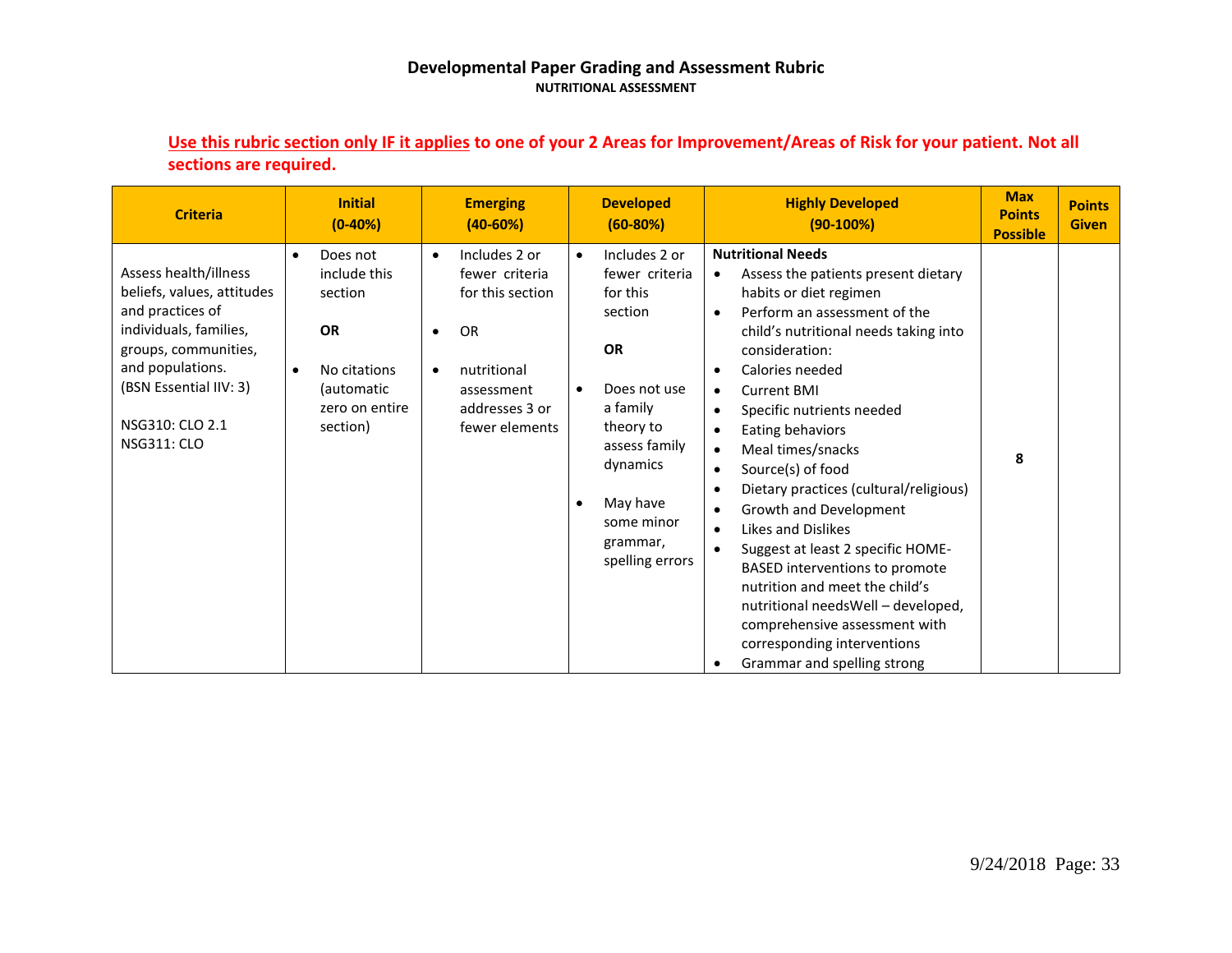#### **Developmental Paper Grading and Assessment Rubric CULTURAL/RELIGIOUS ASSESSMENT**

| scenons are reguneu                                                                                                                                                                                                                                                                                                                                                                                              |                                                                                                                                                                                               |                                                     |                                                                                                                                                                                                                                                                                  |                                                                                                                                                                                                                                                                                                                                                                                                                                                                                                                                                             |                                  |                                   |
|------------------------------------------------------------------------------------------------------------------------------------------------------------------------------------------------------------------------------------------------------------------------------------------------------------------------------------------------------------------------------------------------------------------|-----------------------------------------------------------------------------------------------------------------------------------------------------------------------------------------------|-----------------------------------------------------|----------------------------------------------------------------------------------------------------------------------------------------------------------------------------------------------------------------------------------------------------------------------------------|-------------------------------------------------------------------------------------------------------------------------------------------------------------------------------------------------------------------------------------------------------------------------------------------------------------------------------------------------------------------------------------------------------------------------------------------------------------------------------------------------------------------------------------------------------------|----------------------------------|-----------------------------------|
| <b>Criteria</b>                                                                                                                                                                                                                                                                                                                                                                                                  | <b>Initial</b><br>$(0-40%)$                                                                                                                                                                   | <b>Emerging</b><br>$(40 - 60%)$                     | <b>Developed</b><br>$(60-80%)$                                                                                                                                                                                                                                                   | <b>Highly Developed</b><br>$(90-100%)$                                                                                                                                                                                                                                                                                                                                                                                                                                                                                                                      | <b>Points</b><br><b>Possible</b> | <b>Point</b><br>s<br><b>Given</b> |
| Conduct comprehensive and<br>focused physical, behavioral,<br>psychological, spiritual,<br>socioeconomic and<br>environmental assessments of<br>health and illness parameters<br>in patients, using<br>developmentally and<br>culturally appropriate<br>approaches.<br>(BSN Essential IX: 1)<br>Apply knowledge of social and<br>cultural factors to the care of<br>diverse populations.<br>(BSN Essential I: 5) | • Does not include<br>this section<br>and/or does not<br>discuss cultural<br>assessment<br>factors that may<br>conflict<br><b>OR</b><br>No citations<br>(automatic zero<br>on entire section) | $\bullet$ Includes 2<br>elements of<br>this section | Includes all<br>$\bullet$<br>elements of this<br>section including<br>religious and<br>cultural assessment<br>Poor assessment of<br>the role of race,<br>culture and religion<br>as it relates to the<br>healthcare system<br>May have some<br>minor grammar,<br>spelling errors | <b>Cultural/Religious Assessment</b><br>Assess and discuss the<br>cultural and religious context<br>of the child and family.<br>Remember race is not<br>culture!<br>Identify possible factors<br>within the family's cultural or<br>religious value system that<br>may conflict with the<br>healthcare system<br>Discuss interventions to<br>minimize conflicts (real or<br>potential)<br>Well developed, thoughtful<br>assessment of the role of<br>race, culture and religion as it<br>relates to the healthcare<br>system<br>Grammar and spelling strong | 5                                |                                   |

### **Use this rubric section only IF it applies to one of your 2 Areas for Improvement/Areas of Risk for your patient. Not all sections are required**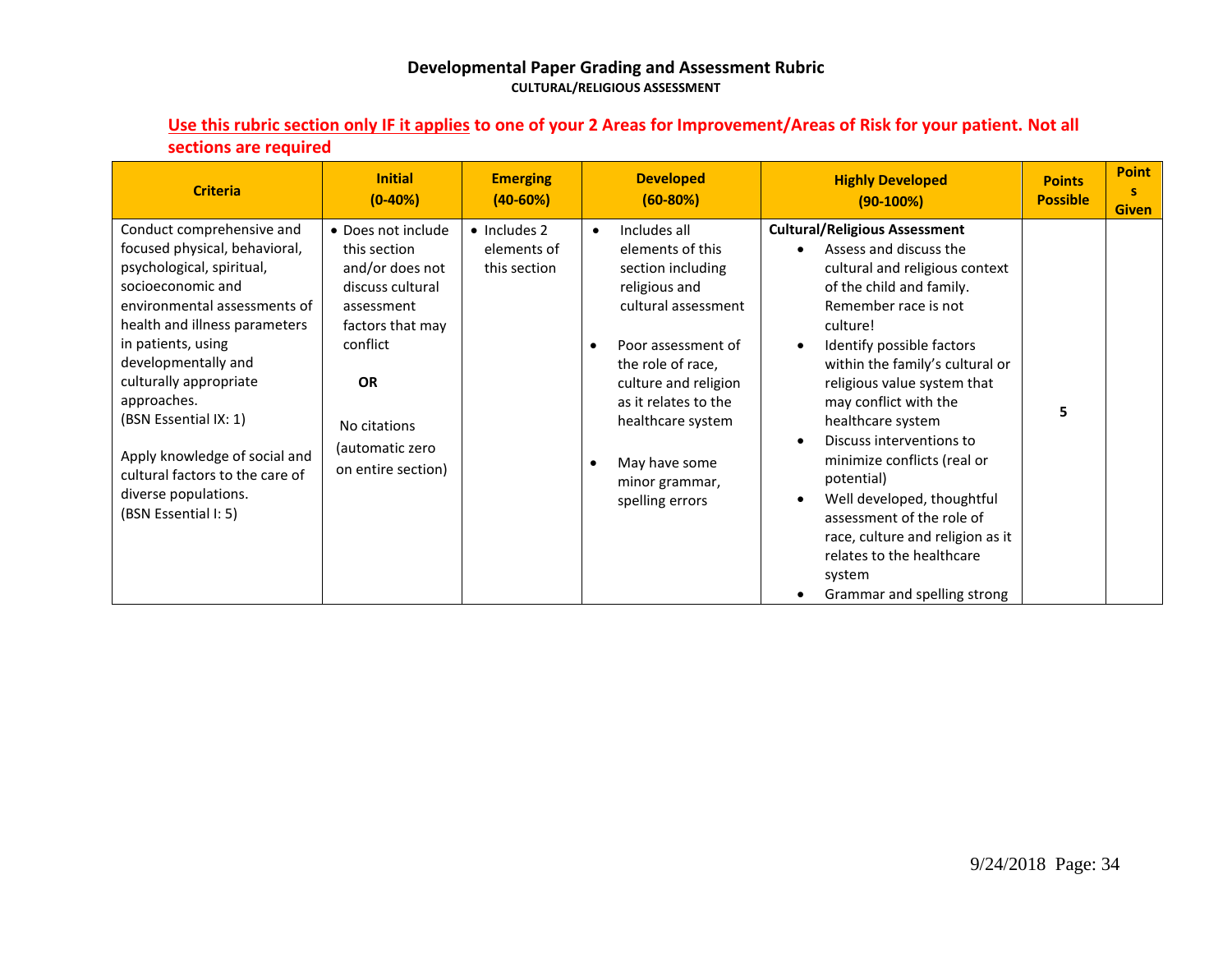#### **Developmental Paper Grading and Assessment Rubric CULTURAL/RELIGIOUS ASSESSMENT**

# **All papers must have this section!**

| <b>Criteria</b>                                                                                                                                                                                                                            | <b>Initial</b><br>$(0-40%)$       | <b>Emerging</b><br>$(40-60%)$ | <b>Developed</b><br>$(60-80%)$ | <b>Highly Developed</b><br>$(90-100%)$                                                                                                                                                                                                                                     | <b>Points</b><br><b>Possible</b> | <b>Points</b><br><b>Given</b> |
|--------------------------------------------------------------------------------------------------------------------------------------------------------------------------------------------------------------------------------------------|-----------------------------------|-------------------------------|--------------------------------|----------------------------------------------------------------------------------------------------------------------------------------------------------------------------------------------------------------------------------------------------------------------------|----------------------------------|-------------------------------|
| Use evidence-based<br>practices to guide<br>health teaching,<br>health counseling,<br>screening, outreach,<br>disease and outbreak<br>investigation,<br>referral, and follow-<br>up throughout the<br>lifespan.<br>(BSN Essentials VII: 5) | $\bullet$ No need(s)<br>discussed | • 2 of 4 elements present     | • 3 of 4 elements<br>present   | • Identified Teaching Need(s)<br>• Explain specific need for<br>patient/family education<br>• Identify learners to be taught<br>(patient, parents, both, etc)<br>• Describe the value of this education<br>to patient/family development.<br>• Grammar and spelling strong | 6                                |                               |
| NSG310: CLO 2.1, 3.5<br>NSG311: CLO 1.3,<br>2.3, 3.2, 5.3                                                                                                                                                                                  |                                   |                               |                                |                                                                                                                                                                                                                                                                            |                                  |                               |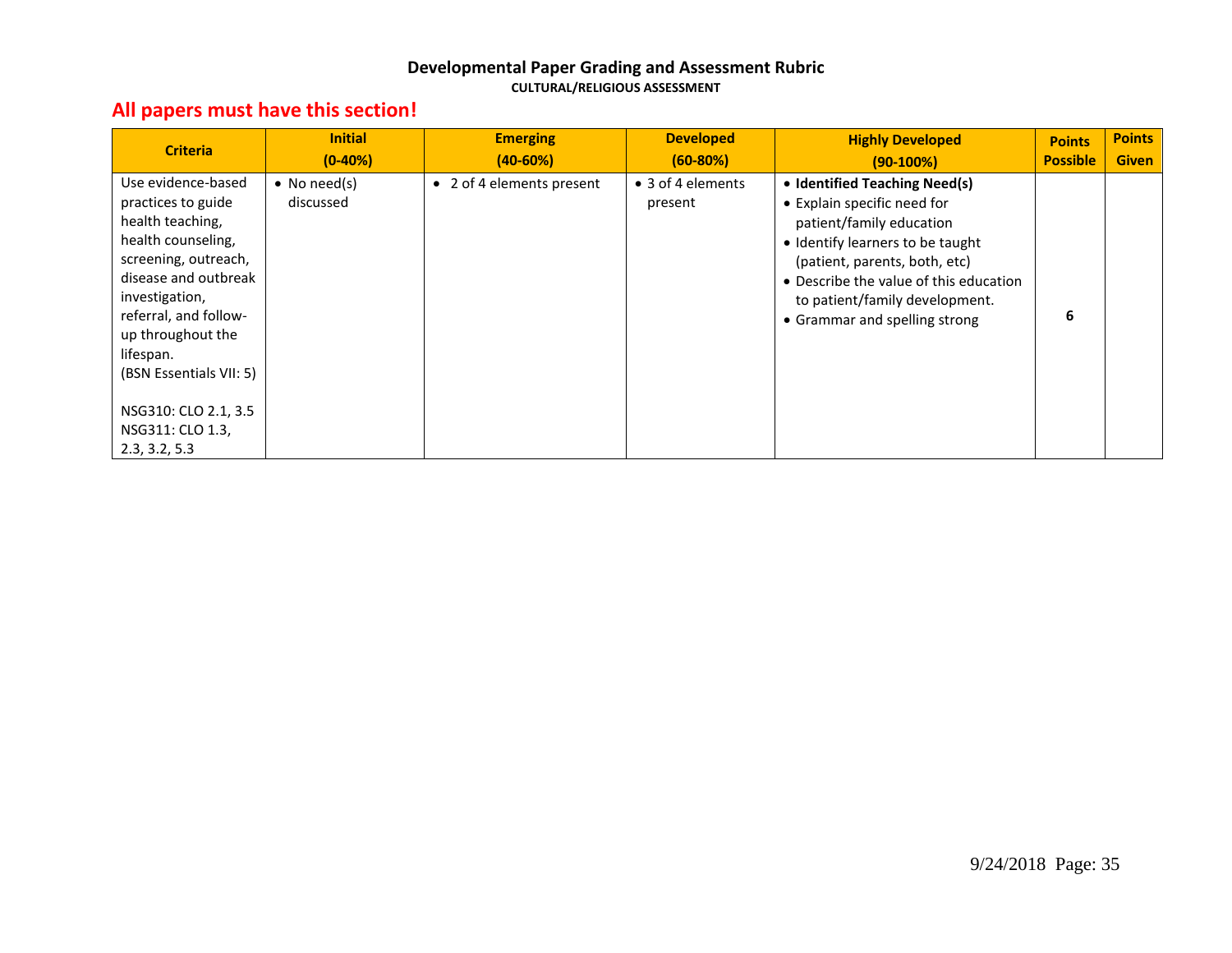# **Developmental Paper Grading and Assessment Rubric**

**Conclusion**

# **All papers must have these 2 sections!**

| <b>Criteria</b>                                                                                                                                                                                                                         | <b>Initial</b><br>$(0-40%)$                                                                                                                                                                                                                              | <b>Emerging</b><br>$(40-60%)$                                                                                                                                                                                                  | <b>Developed</b><br>$(60-80%)$                                                                                                                                                                           | <b>Highly Developed</b><br>$(90-100%)$                                                                                                                                                                                                                                                                                                | <b>Points</b><br><b>Possible</b> | <b>Points</b><br><b>Given</b> |
|-----------------------------------------------------------------------------------------------------------------------------------------------------------------------------------------------------------------------------------------|----------------------------------------------------------------------------------------------------------------------------------------------------------------------------------------------------------------------------------------------------------|--------------------------------------------------------------------------------------------------------------------------------------------------------------------------------------------------------------------------------|----------------------------------------------------------------------------------------------------------------------------------------------------------------------------------------------------------|---------------------------------------------------------------------------------------------------------------------------------------------------------------------------------------------------------------------------------------------------------------------------------------------------------------------------------------|----------------------------------|-------------------------------|
| Participate in the process<br>of retrieval, appraisal, and<br>synthesis of evidence in<br>collaboration with other<br>members of the<br>healthcare team to<br>improve patient outcomes.<br>(BSN Essential III: 5)<br>CLO 1.2<br>CLO 3.5 | • No conclusion                                                                                                                                                                                                                                          | • Minimal conclusion, does<br>not summarize findings<br>and/or interventions                                                                                                                                                   | • Clear concluding<br>paragraph with<br>summary of<br>findings and 2<br><b>AREAS</b> identified<br>for intervention or<br>further health<br>promotion<br>$\bullet$ Grammar and<br>spelling<br>acceptable | <b>CONCLUSION</b><br>• Clear concluding paragraph with<br>summary of findings and<br>• 2 AREAS identified for intervention<br>or further health promotion<br>• Rationale for choosing those areas<br>• Grammar and spelling strong                                                                                                    | 5                                |                               |
| Use written, verbal, non-<br>verbal, and emerging<br>technology methods to<br>communicate effectively.<br>(BSN Essential I: 4)                                                                                                          | Zero points for<br>any of the<br>following:<br>No headings<br>$\bullet$<br>Poor margins<br>$\bullet$<br>Spelling &<br>$\bullet$<br>grammar<br>poor<br>Not within<br>$\bullet$<br>page limit $> 1$<br>page under<br>or over.<br>No citations<br>$\bullet$ | May or may not have<br>$\bullet$<br>headings<br>Margins uneven<br>$\bullet$<br>Spelling & grammar fair<br>$\bullet$<br>Not within page limit $> 1$<br>page under or over.<br>• Few citations $(<5)$ or<br>mostly old citations | • Margins correct<br>• Headings present<br>for each section<br>• Acceptable<br>grammar and<br>spelling<br>throughout<br>• Within page limit<br>$\bullet$ Adequate<br>Citations present                   | <b>APA Format</b><br>Margins 1" around<br>Cover page<br>Headings present for each<br>section as listed above.<br>Spelling, grammar &<br>$\bullet$<br>pagination correct<br>6-8 pages (not including<br>teaching project)<br>Strong grammar and spelling<br>throughout<br>Within page limit<br><b>Appropriate Citations</b><br>present | 5                                |                               |

**Comments:**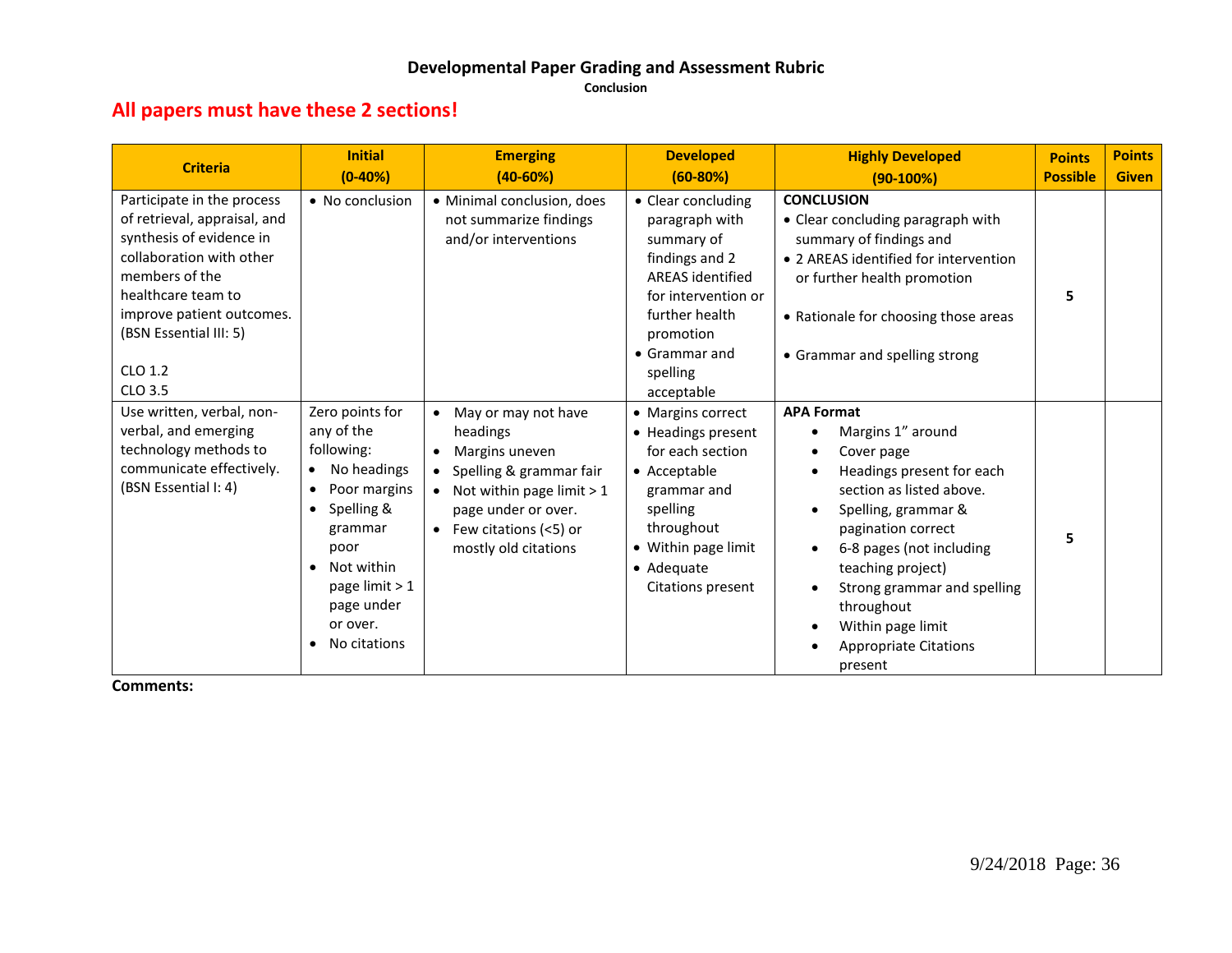# **Home-Focused Developmental Teaching Project Summary**

|  | Grading & Assessment Rubric - ALL STUDENTS MUST USE THIS RUBRIC for PROJECT SUMMARY! |
|--|--------------------------------------------------------------------------------------|
|--|--------------------------------------------------------------------------------------|

| <b>Criteria</b>                                                                                                                                                                                                                                                                                                            | <b>Initial</b><br>$(0-40%)$                                                        | <b>Emerging</b><br>$(40 - 60\%$                                                                    | <b>Developed</b><br>$(60-80%)$                                                                       | <b>Highly Developed</b><br>$(90-100%)$                                                                                                                                                                                          | <b>Points</b><br><b>Possibl</b><br>e. | <b>Points</b><br><b>Given</b> |
|----------------------------------------------------------------------------------------------------------------------------------------------------------------------------------------------------------------------------------------------------------------------------------------------------------------------------|------------------------------------------------------------------------------------|----------------------------------------------------------------------------------------------------|------------------------------------------------------------------------------------------------------|---------------------------------------------------------------------------------------------------------------------------------------------------------------------------------------------------------------------------------|---------------------------------------|-------------------------------|
| Provide appropriate patient teaching that<br>reflects developmental stage, age, culture,<br>spirituality, patient preferences, and<br>health literacy considerations to foster<br>patient (family) engagement in their care.<br>(BSN Essential IX: 7)<br>NSG310: CLO 1.2, 1.4, 2.1<br>NSG311: CLO5.1.1, 1.3, 3.2, 4.2, 5.3 | • Does not address<br>identified needs of<br>patient/family<br>• Not home focused  | · Project addresses<br>non-identified<br>needs of family<br>• Not home-focused                     | • Project<br>addresses<br>physical/psycho<br>social needs but<br>misses most<br>important<br>issues  | Project clearly addresses<br>one of the identified<br>physical/psychosocial<br>learning needs (based on<br>assessment) of the patient<br>or family<br>• REMEMBER: The project<br>must addressed HOME-<br>FOCUSED teaching needs | 6                                     |                               |
| Provide appropriate patient teaching that<br>reflects developmental stage, age, culture,<br>spirituality, patient preferences, and<br>health literacy considerations to foster<br>patient (family) engagement in their care.<br>(BSN Essential IX: 7)<br>NSG310: CLO 3.5<br>NSG311: CLO 1.3, 2.4, 3.2, 4.2, 5.3            | • Is NOT<br>developmentally<br>appropriate for<br>patient and or<br>family's needs | Is somewhat<br>$\bullet$<br>developmentally<br>appropriate for<br>patient and or<br>family's needs | $\bullet$ Is<br>developmentall<br>y appropriate<br>but lacks clear<br>relevance to<br>teaching needs | • The project is<br>developmentally<br>appropriate for patient<br>and or family teaching<br>needs                                                                                                                               | 6                                     |                               |
| Integrate evidence, clinical judgement,<br>interprofessional perspectives and patient<br>perspectives in planning, implementing<br>and evaluating outcomes of care.<br>(BSN Essential III: 6)<br>NSG310: CLO 1.4, 3.4<br>NSG311: 1.1, 1.2, 3, 4, 4.1                                                                       | No plan included                                                                   | Plan brief and non-<br>specific                                                                    | Plan present but<br>method of<br>evaluation weak<br>or inappropriate<br>Project shows<br>effort      | Includes a highly specific<br>plan for the evaluation of<br>the effectiveness of this<br>project related to<br>patient/family<br>understanding and<br>knowledge                                                                 | 6                                     |                               |
| Assume accountability for personal and<br>professional behaviors.<br>(BSN Essential VIII: 2)<br>NSG310: CLO 1.5<br>NSG311: CLO 1.1, 1.2                                                                                                                                                                                    | No project provided =<br>zero for entire project                                   | Project is poorly<br>executed, shows<br>little effort or time                                      | Project shows<br>Time and effort                                                                     | Project is well-executed and<br>demonstrates the<br>investment of thought,<br>creativity and time into<br>product                                                                                                               | 3                                     |                               |